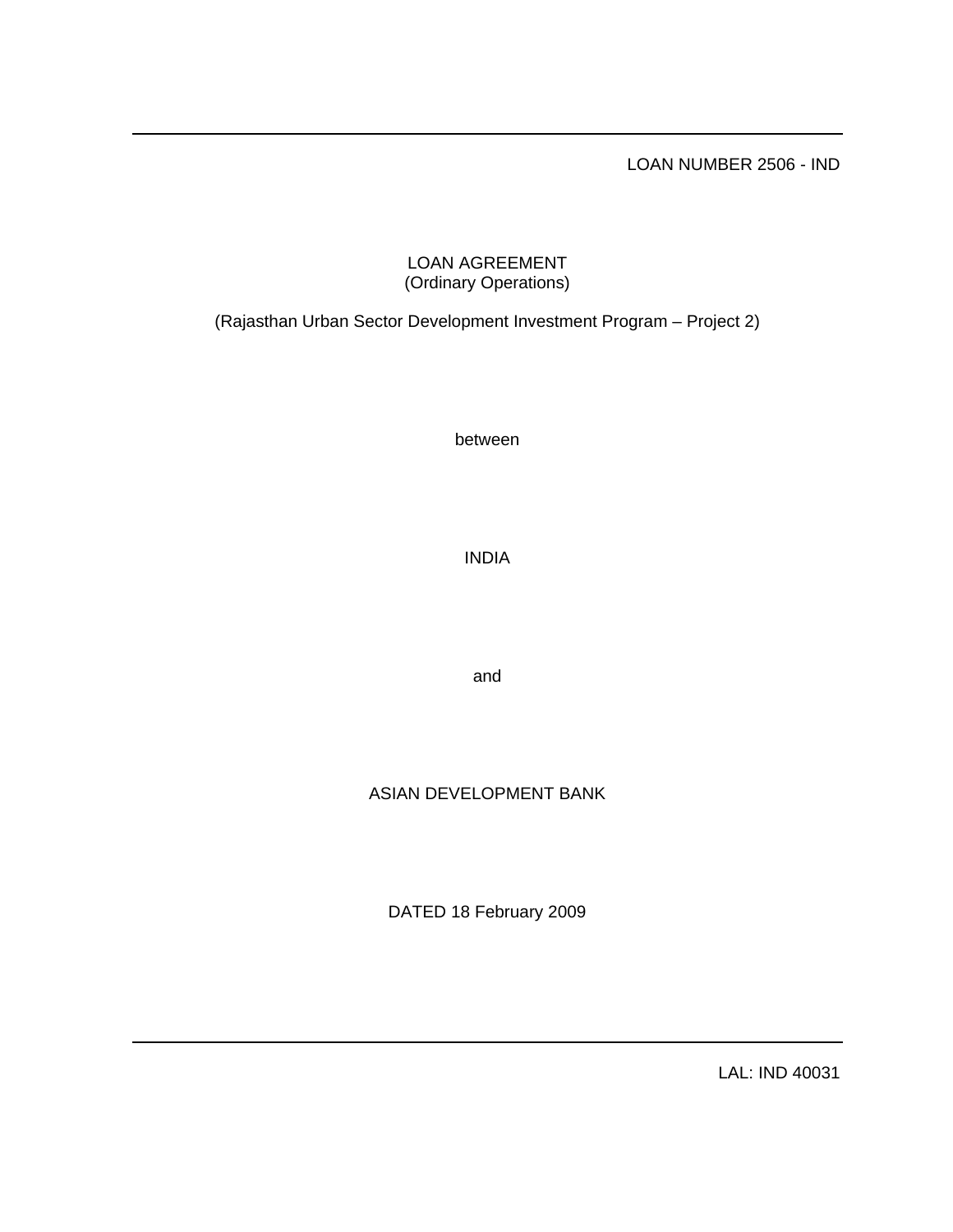# **LOAN AGREEMENT (Ordinary Operations)**

LOAN AGREEMENT dated 18 February 2009 between India, acting by its President (hereinafter called the Borrower) and ASIAN DEVELOPMENT BANK (hereinafter called ADB).

## WHEREAS

 (A) the Borrower has applied to ADB for a loan for the purposes of the Project described in Schedule 1 to this Loan Agreement;

 (B) the Project will be carried out by the State of Rajasthan (hereinafter called the State) and for this purpose the Borrower will make available to the State the proceeds of the Loan provided for herein upon terms and conditions satisfactory to ADB; and

 (C) ADB has agreed to make a loan to the Borrower from ADB's ordinary capital resources upon the terms and conditions set forth herein and in the Project Agreement of even date herewith between ADB and the State;

NOW THEREFORE the parties hereto agree as follows:

# **ARTICLE I**

## **Loan Regulations; Definitions**

 Section 1.01. All the provisions of the Ordinary Operations Loan Regulations Applicable to LIBOR-Based Loans Made from ADB's Ordinary Capital Resources, dated 1 July 2001, are hereby made applicable to this Loan Agreement with the same force and effect as if they were fully set forth herein, subject, however, to the following modifications thereof (said Ordinary Operations Loan Regulations as so modified being hereinafter called the Loan Regulations):

(a) Section 3.03 is deleted and the following is substituted therefor:

**Commitment Charge; Credit.** (a) The Borrower shall pay a commitment charge on the unwithdrawn amount of the Loan at the rate and on the terms specified in the Loan Agreement.

(b) ADB shall provide to the Borrower a credit at the rate specified in the Loan Agreement, which credit shall remain fixed for the term of the Loan. ADB shall apply the amount of the credit against the interest payable by the Borrower.

(b) Section 3.06 is deleted and the following is substituted therefor: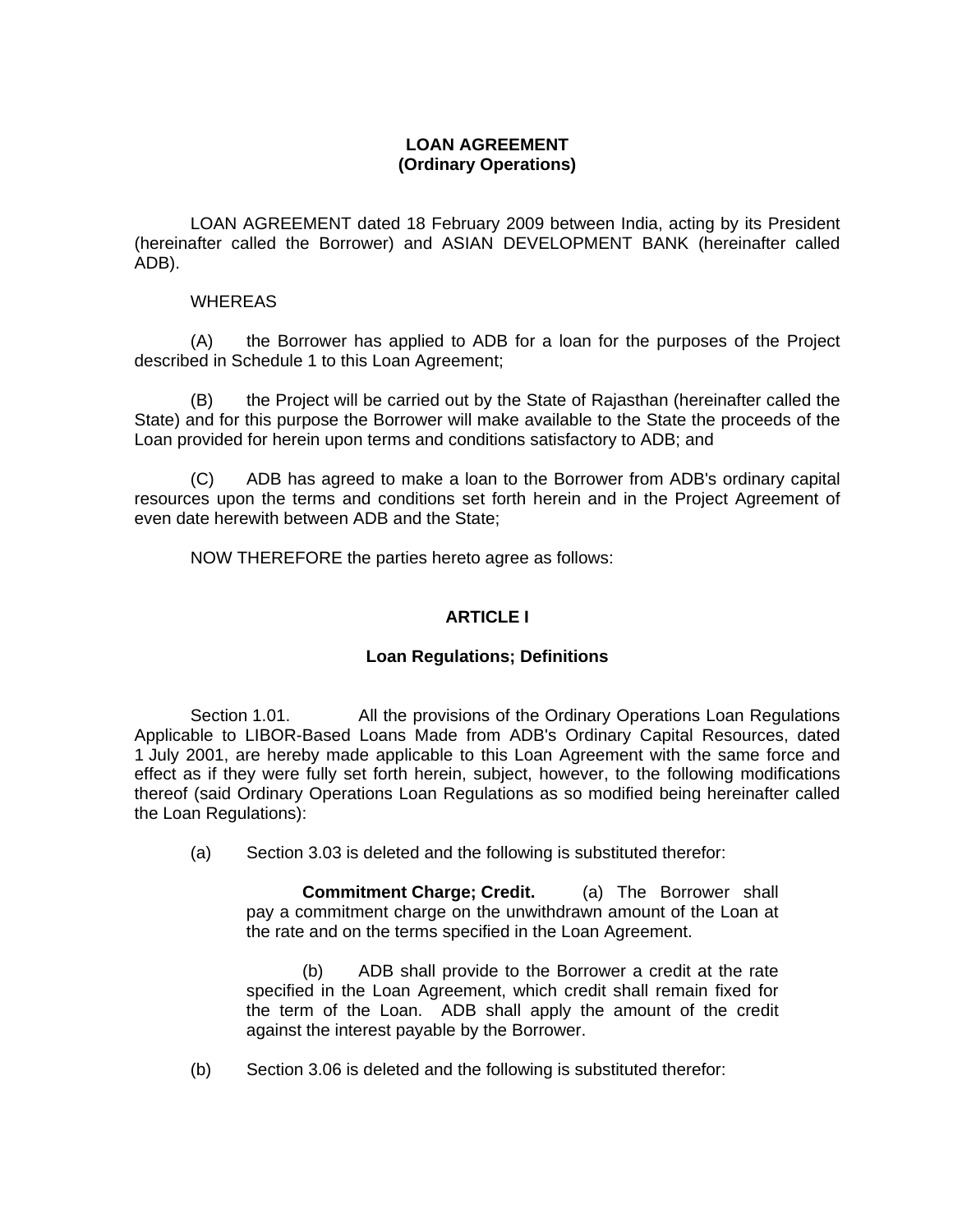(a) Following any announcement by ADB that the Fixed Spread applicable to new Loans shall be reduced, ADB shall provide a Rebate to any Borrower with an outstanding Loan on which a higher Fixed Spread is applicable. The amount of the Rebate shall be determined by multiplying (i) the difference between the Fixed Spread applicable to the outstanding Loan and the Fixed Spread that will be applied to new Loans (expressed as a percentage per annum), by (ii) the principal amount of the outstanding Loan on which the Borrower shall pay interest for all interest periods commencing on and after the effective date of the lower Fixed Spread that will be applied to new Loans.

(b) Following any announcement by ADB that its Funding Cost Margin calculations with respect to any Loan Currency (or Approved Currency) in any Semester resulted in ADB achieving savings, ADB shall provide a Rebate to the Borrower. The amount of the Rebate shall be determined by multiplying (i) the Funding Cost Margin (expressed as a percentage per annum) by (ii) the principal amount of the Loan on which the Borrower shall pay interest for the Interest Period commencing immediately after the Semester for which the Funding Cost Margin was calculated. ADB shall apply the amount of the Rebate against the interest payable by the Borrower for the Interest Period commencing immediately after the Semester for which the Funding Cost Margin was calculated.

### (c) Section 3.07 is deleted and the following is substituted therefor:

(a) Following any announcement by ADB that the Fixed Spread applicable to new Loans shall be increased, any Borrower with an outstanding Loan on which a lower Fixed Spread is applicable shall pay ADB a Surcharge. The amount of the Surcharge shall be determined by multiplying (i) the difference between the Fixed Spread that will be applied to new Loans and the Fixed Spread applicable to the outstanding Loan (expressed as a percentage per annum), by (ii) the principal amount of the outstanding Loan on which the Borrower shall pay interest for all interest periods commencing on and after the effective date of the higher Fixed Spread that will be applied to new Loans.

(b) Following any announcement by ADB that its Funding Cost Margin calculations with respect to any Loan Currency (or Approved Currency) in any Semester resulted in ADB incurring additional costs, the Borrower shall pay ADB a Surcharge. The amount of the Surcharge shall be determined by multiplying (i) the Funding Cost Margin (expressed as a percentage per annum) by (ii) the principal amount of the Loan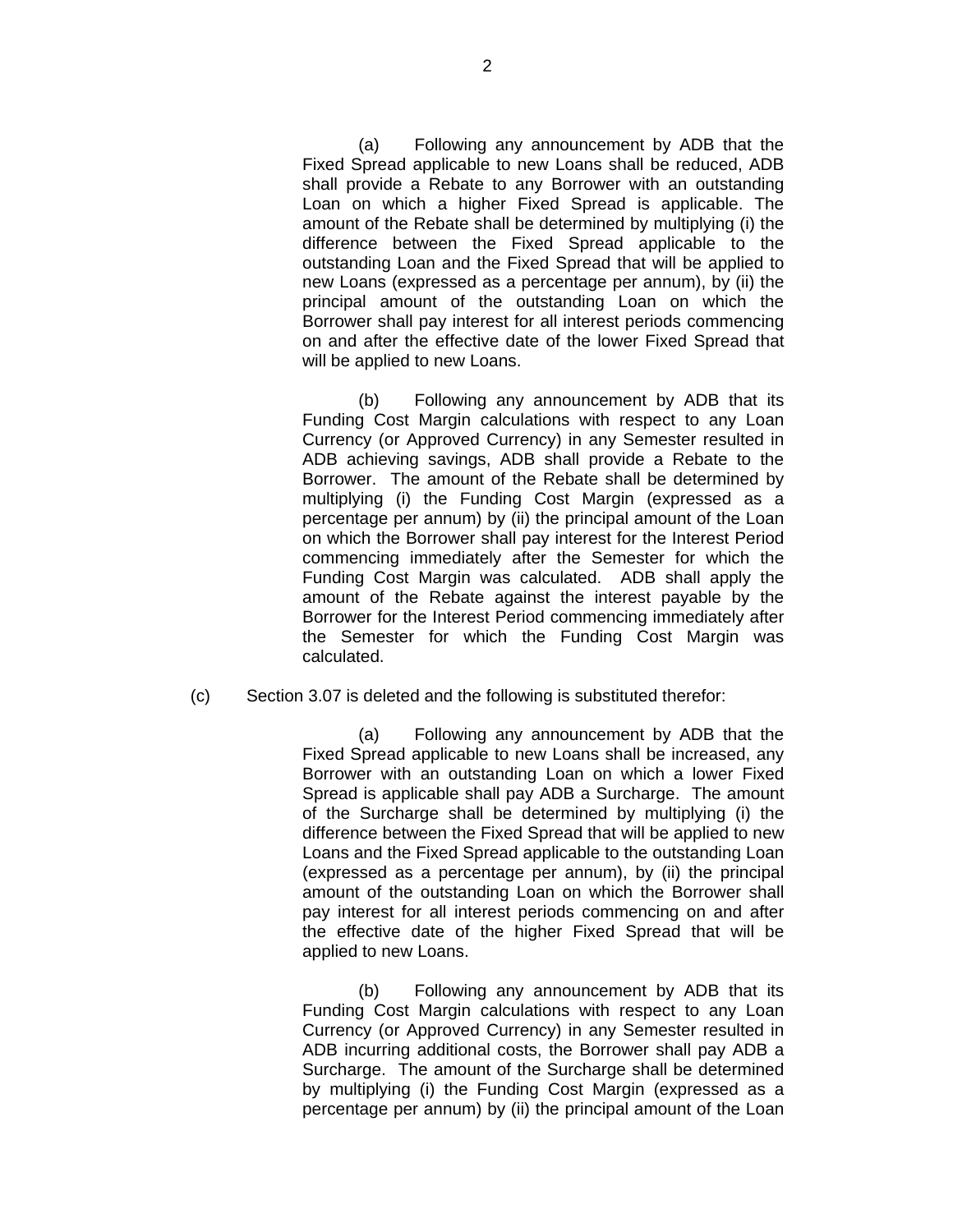on which the Borrower shall pay interest for the Interest Period commencing immediately after the Semester for which the Funding Cost Margin was calculated. ADB shall add the amount of the Surcharge to the interest payable by the Borrower for the Interest Period commencing immediately after the Semester for which the Funding Cost Margin was calculated.

 Section 1.02. Wherever used in this Loan Agreement, unless the context otherwise requires, the several terms defined in the Loan Regulations have the respective meanings therein set forth, and the following additional terms have the following meanings:

(a) "BOT" means build-operate-transfer;

(b) "CLC" means the city level committee in the State, chaired by the district collectors, with members comprising members of Parliament, members of legislative assembly; mayor; chairman municipal council; vice-chairman, municipal council; chairman/secretary, urban improvement trust; superintending engineer, PHED; superintending engineer, PWD; commissioner, municipal council; principal medical officer, Medical and Health; senior town planner, town planning department; superintending engineer, PIU (as appointed under ADB Loan 1647, and further continued under ADB Loan 2366); and representatives of local non-governmental organizations and community-based organizations;

(c) "CLIP" means the City Level Infrastructure Plan that identifies the gaps between current and target levels of urban infrastructure, estimates the interventions required to fill the gaps and proposes Subprojects to address these;

(d) "Consulting Guidelines" means ADB's Guidelines on the Use of Consultants by Asian Development Bank and its Borrowers (2007, as amended from time to time);

(e) DSCs" means the design and supervision consultants;

(f) EARF" means the Environmental Assessment and Review Framework as agreed between the Borrower, the State, and ADB and attached under Schedule 5 to the FFA;

(g) "EIA" means the Environment Impact Assessment;

(h) "EMP" means Environment Management Plan as agreed between the Borrower, the State and ADB;

(i) "Executing Agency" or "EA" for the purposes of the Loan Regulations means the 'State acting through the LSGD';

(j) "FAM" means the Facility Administration Memorandum as agreed between ADB and the Borrower to facilitate implementation and processing of the Facility and related PFRs;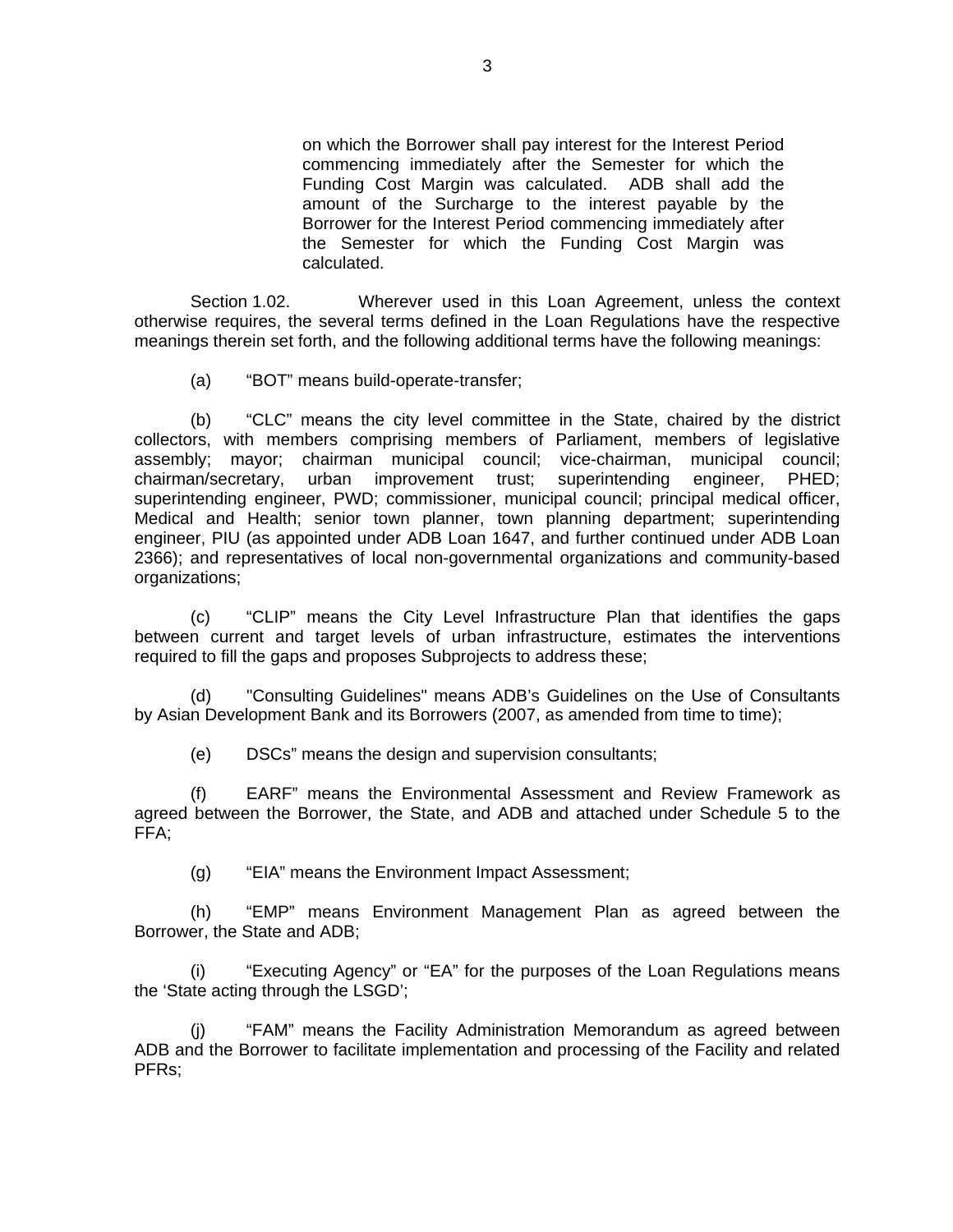(k) "FFA" means the Framework Financing Agreement dated 28 September 2007 between ADB and India, for the Facility;

(l) "Facility" means the multitranche financing facility provided by ADB to the Borrower in accordance with ADB's policy under Pilot Financing Instruments and Modalities (R194-05, 4 August 2005);

(m) "Goods" means equipment and materials to be financed out of the proceeds of the Loan; including related services such as transportation, insurance, installation, commissioning, training, and initial maintenance, but excluding consulting services;

(n) "IEE" means Initial Environmental Examination;

(o) "IPDF" means the Indigenous Peoples Development Framework as agreed between the Borrower, State and ADB and attached under Schedule 5 to the FFA;

(p) "IPDP" means the Indigenous Peoples Development Plan as applicable for a Subproject and agreed between the Borrower, the State and ADB;

(q) "IPIU" means the Investment Program Implementation Unit which shall also be the Project implementation unit for the Project;

(r) "IPMC" means the Investment Program management consultants;

(s) "IPMU" means each of the Project Management Unit set up by the EA for purposes of the Project (as also for the Facility) that comprises staff seconded from the State line agencies/departments responsible for urban facilities and services, such as PHED, PWD, Tourism Department, etc, and the ULBs, which shall also be the Project management unit for the Project;

(t) "IPPMS" means the Investment Program Performance Management System;

(u) "Investment Program" means the entire program for the State urban development program as described under the FFA;

(v) "LSGD" means Local Self Government Department under the Urban Governance Department of the State;

(w) "O&M" means operations and maintenance;

(x) "PBMC" means performance-based management contract;

(y) "PFR" means the periodic financing request to be submitted by the Borrower for purposes of each loan under the Facility and for purposes of this Loan Agreement means the PFR dated 10 October 2008;

(z) "PHED" means the State's Public Health Engineering Department;

(aa) "PPP" means public-private-partnership;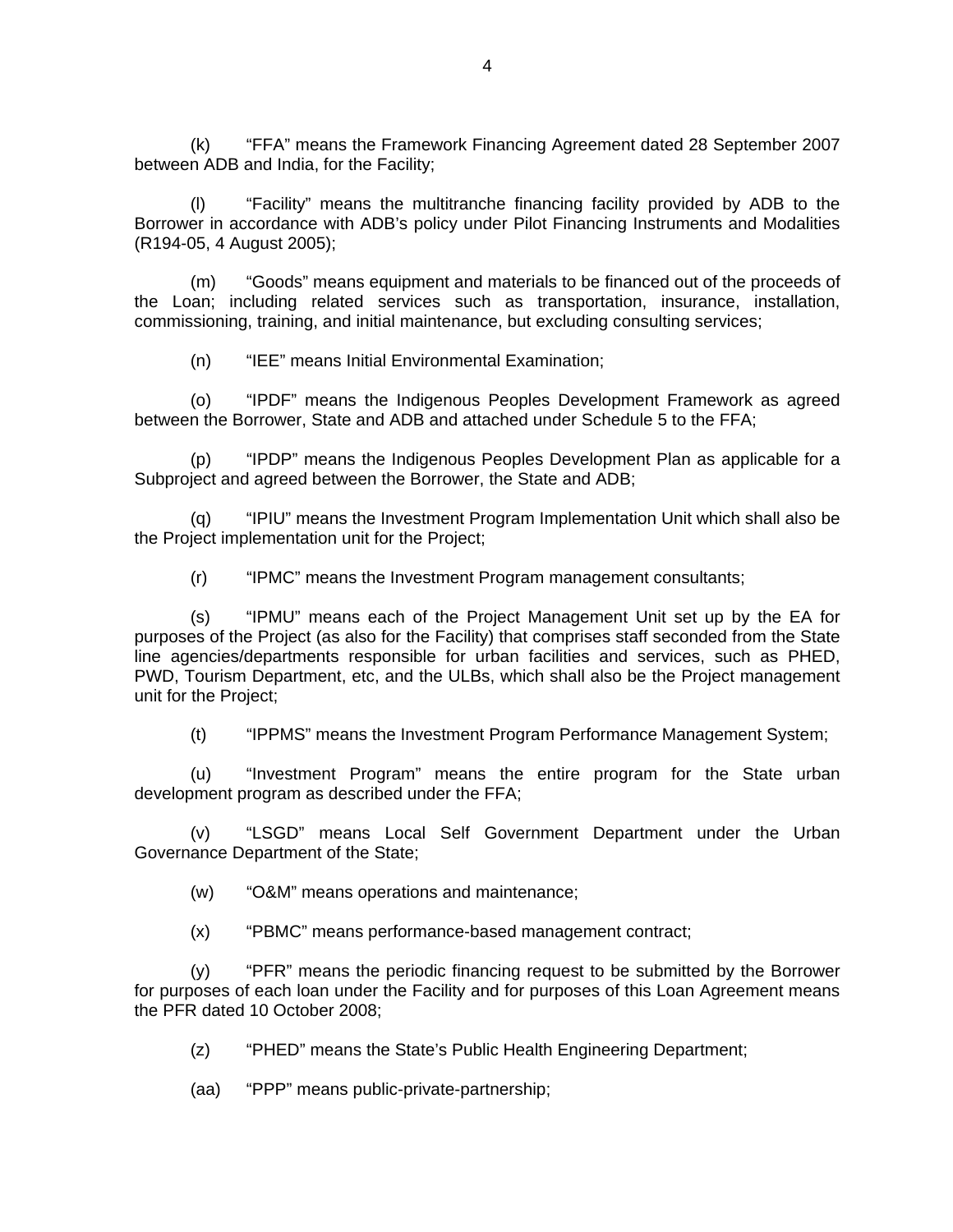(bb) "PWD" means the State's Public Works Department;

(cc) "Procurement Guidelines" means ADB's Procurement Guidelines (2007, as amended from time to time);

(dd) "Procurement Plan" means the procurement plan for the Project as attached to the PFR and agreed between the Borrower, the State, and ADB, as updated from time to time in accordance with Procurement Guidelines, Consulting Guidelines, and other arrangements agreed with ADB;

(ee) "Project" means as generally defined under the Loan Regulations and referred to as Project 2 under the Investment Program for this Loan Agreement;

(ff) "RF" means the Resettlement Framework as agreed between the Borrower, State and ADB and attached under Schedule 5 to the FFA;

(gg) "RP" means the Resettlement Plan prepared or to be prepared as applicable for a Subproject and as agreed between the Borrower, State and ADB;

(hh) 'SEC" means the State level empowered committee that comprises the minister, Urban Development and Local Self Government (chairman); additional chief secretary, infrastructure (member); principal secretary, finance & plan (member); principal secretary, urban governance; principal secretary, art and culture (member); secretary, tourism (member); secretary, PHED (member); secretary, LSGD (member); and project director as appointed under ADB Loan 1647, and further continued under ADB Loan 2366 (member secretary);

- (ii) "SEIA" means a summary EIA;
- (jj) "SIEE" means a summary IEE;
- (kk) "State" means the State of Rajasthan of the Borrower;

(ll) "Subproject' means such proposal that is prepared by the EA under the Project as detailed in Schedule 1 to this Loan Agreement, in compliance with the selection criteria attached under Schedule 4 to the FFA;

(mm) "ULB" means the Urban Local Body as found eligible and included under the Project in accordance with the selection criteria listed under Schedule 4 to the FFA;

(nn) "WFC" means the work finalization committee comprising the principal secretary, urban governance (chairman); secretary, LSGD; project director (ADB loan 1647, as further continued under ADB Loan 2366); concerned district collectors; additional project director (as appointed under ADB Loan 1647, and further continued under ADB Loan 2366); director, local bodies; additional commissioner, tourism; director, archaeology; director, medical and health; chief engineer, PHED; chief engineer, PWD; chief town planner, town planning department; superintending engineer, PIU (concerned) as appointed under ADB Loan 1647, and further continued under ADB Loan 2366;

(oo) "Works" means construction or civil works to be financed out of the proceeds of the Loan, including services such as drilling or mapping, and project related services that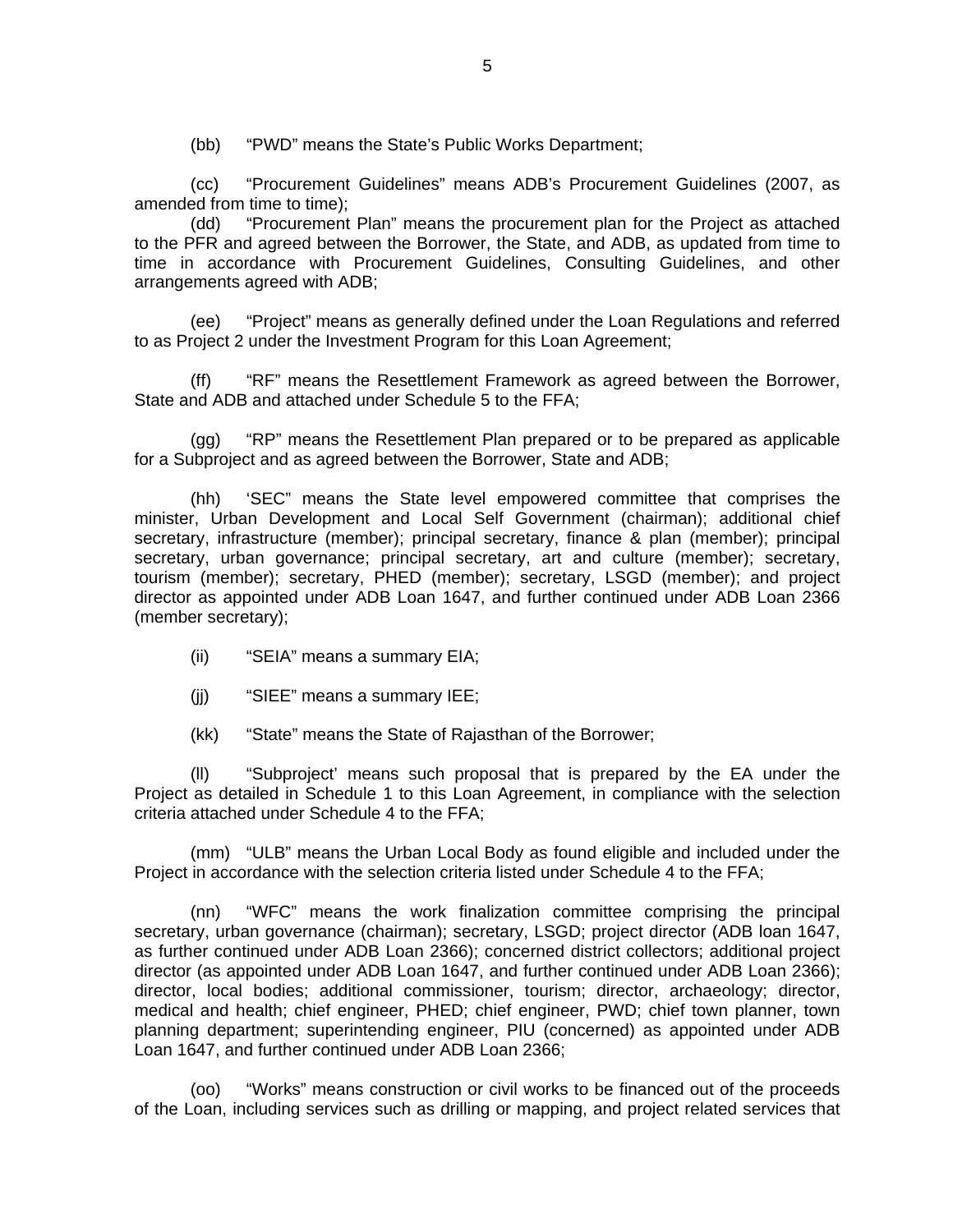are provided as part of a single responsibility or turnkey contract, but excluding consulting services.

## **ARTICLE II**

#### **The Loan**

 Section 2.01. (a) ADB agrees to lend to the Borrower from ADB's ordinary capital resources an amount of one hundred and fifty million Dollars (\$150,000,000), as such amount may be converted from time to time through a Currency Conversion in accordance with the provisions of Section 2.06 of this Loan Agreement.

(b) The Loan has a principal repayment period of 20 years, and a grace period as defined in paragraph (c) of this Section.

(c) The term "grace period" as used in paragraph (b) of this Section means the period prior to the first Principal Payment Date in accordance with the amortization schedule set forth in Schedule 2 to this Loan Agreement.

Section 2.02. The Borrower shall pay to ADB interest on the principal amount of the Loan withdrawn and outstanding from time to time at a rate for each Interest Period equal to the sum of LIBOR and 0.60% as provided by Section 3.02 of the Loan Regulations, less a credit of 0.40% as provided by Section 3.03 of the Loan Regulations.

 Section 2.03. The Borrower shall pay a commitment charge of 0.15% per annum. Such charge shall accrue on the full amount of the Loan (less amounts withdrawn from time to time), commencing sixty (60) days after the date of this Loan Agreement.

Section 2.04. Interest and other charges on the Loan shall be payable semiannually on 15 March and 15 September in each year.

 Section 2.05. The Borrower shall repay the principal amount of the Loan withdrawn from the Loan Account in accordance with the provisions of Schedule 2 to this Loan Agreement.

Section 2.06. (a) The Borrower may at any time request any of the following Conversions of the terms of the Loan in order to facilitate prudent debt management:

- (i) a change of the Loan Currency of all or any portion of the principal amount of the Loan, whether withdrawn and outstanding or unwithdrawn, to an Approved Currency;
- (ii) a change of the interest rate basis applicable to all or any portion of the principal amount of the Loan withdrawn and outstanding from a Floating Rate to a Fixed Rate, or vice versa; and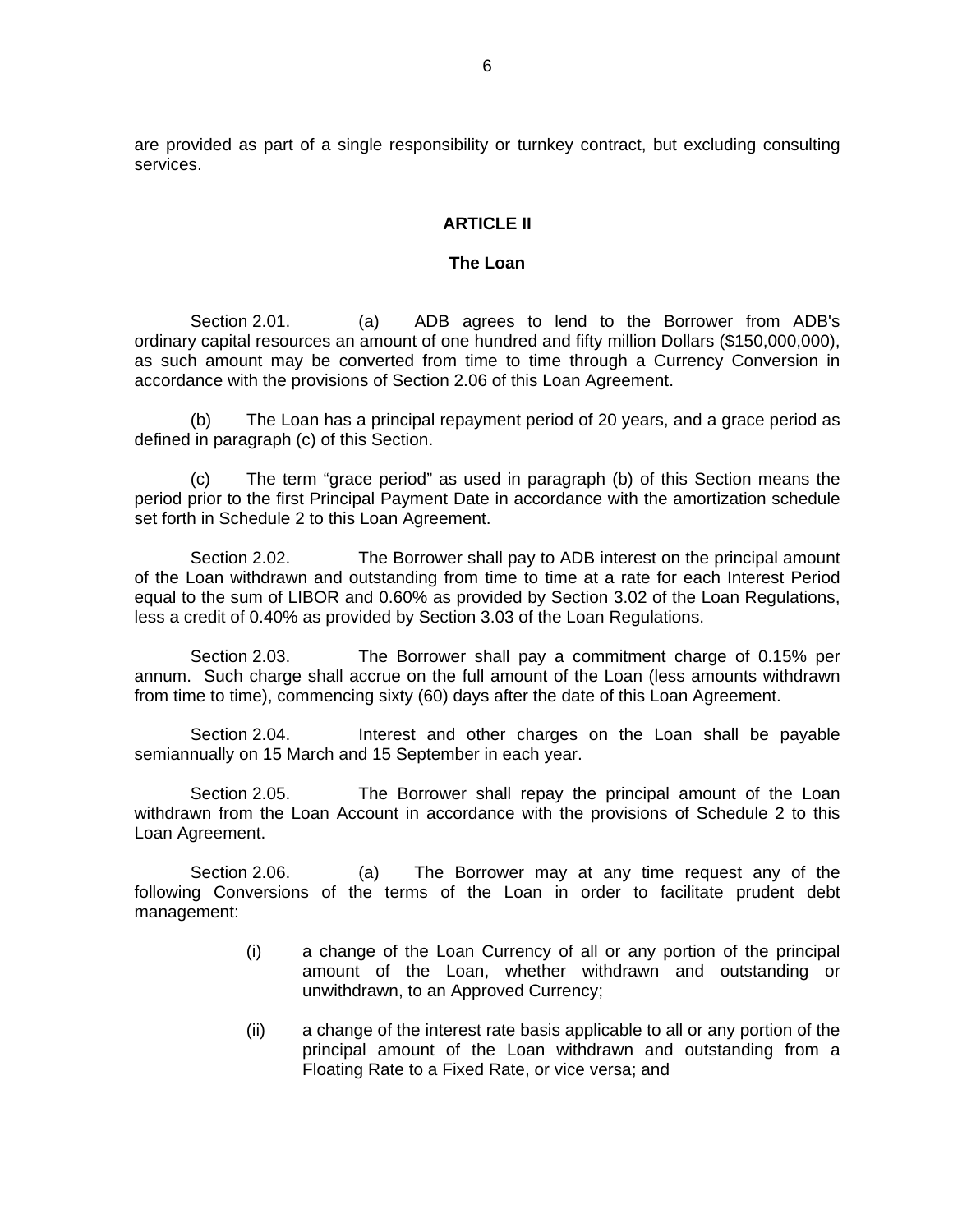(iii) the setting of limits on the Floating Rate applicable to all or any portion of the principal amount of the Loan withdrawn and outstanding by the establishment of an Interest Rate Cap or Interest Rate Collar on said Floating Rate.

(b) Any conversion requested pursuant to paragraph (a) of this Section that is accepted by ADB shall be considered a "Conversion", as defined in Section 2.01(6) of the Loan Regulations, and shall be effected in accordance with the provisions of Article V of the Loan Regulations and the Conversion Guidelines.

### **ARTICLE III**

### **Use of Proceeds of the Loan**

Section 3.01. The Borrower shall make the proceeds of the Loan available to the State upon terms and conditions mutually agreeable to ADB and the Borrower and shall cause the State to apply such proceeds to the financing of expenditures on the Project in accordance with the provisions of this Loan Agreement and the Project Agreement.

Section 3.02. The Goods, Works and consulting services to be financed out of the proceeds of the Loan and the allocation of amounts of the Loan among different categories of such Goods, Works and consulting services shall be in accordance with the provisions of Schedule 3 to this Loan Agreement, as such Schedule may be amended from time to time by agreement between the Borrower and ADB.

 Section 3.03. Except as ADB may otherwise agree, all Goods, Works and consulting services to be financed out of the proceeds of the Loan shall be procured in accordance with the provisions of Schedule 4 to this Loan Agreement. ADB may refuse to finance a contract where Goods, Works or consulting services have not been procured under procedures substantially in accordance with those agreed between the Borrower and ADB or where the terms and conditions of the contract are not satisfactory to ADB.

 Section 3.04. Except as ADB may otherwise agree, the Borrower shall cause all Goods, Works and consulting services financed out of the proceeds of the Loan to be used exclusively in the carrying out of the Project.

Section 3.05. The closing date for withdrawals from the Loan Account for the purposes of Section 9.02 of the Loan Regulations shall be 30 June 2014 or such other date as may from time to time be agreed between the Borrower and ADB.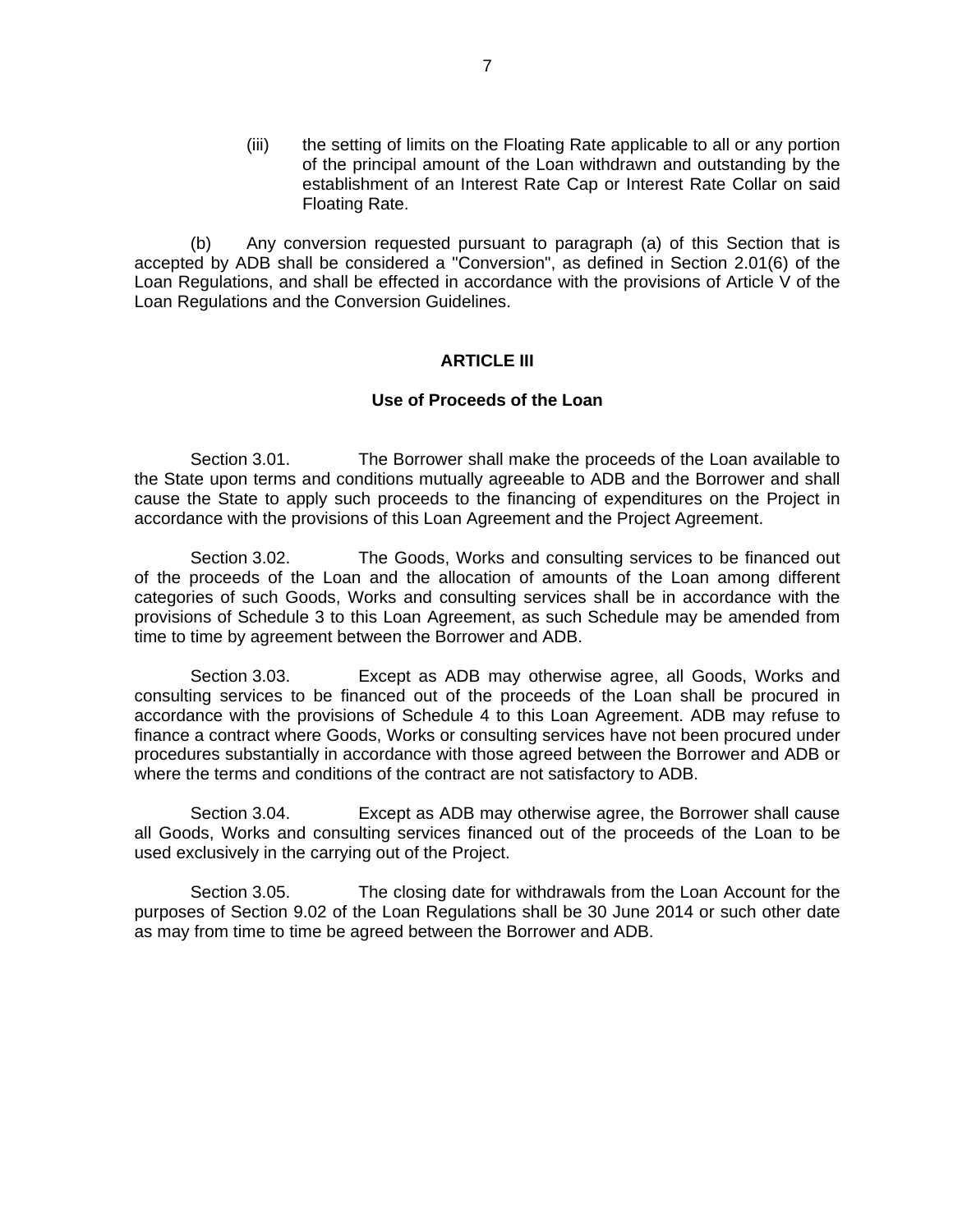### **ARTICLE IV**

### **Particular Covenants**

Section 4.01. (a) The Borrower shall cause the State to carry out the Project with due diligence and efficiency and in conformity with sound administrative, financial, engineering, environmental and urban development and public utility practices.

 (b) In the carrying out of the Project and operation of the Project facilities, the Borrower shall perform, or cause to be performed, all obligations set forth in Schedule 5 to this Loan Agreement.

Section 4.02. The Borrower shall make available to the State, promptly as needed, the funds, facilities, services and other resources which are required, in addition to the proceeds of the Loan, for the carrying out of the Project.

 Section 4.03. The Borrower shall cause the State to ensure that the activities of its departments and agencies with respect to the carrying out of the Project and operation of the Project facilities are conducted and coordinated in accordance with sound administrative policies and procedures.

 Section 4.04. The Borrower shall take all action which shall be necessary on its part to enable the State to perform its obligations under the Project Agreement, including the establishment and maintenance of tariffs as stipulated in paragraph 10 of Schedule 5 to this Loan Agreement, and shall not take or permit any action which would interfere with the performance of such obligations.

 Section 4.05. (a) The Borrower shall exercise its rights under the financing arrangements, in relation to the Project, to the State in such a manner as to protect the interests of the Borrower and ADB and to accomplish the purposes of the Loan.

(b) No rights or obligations under the financing arrangements to the State shall be assigned, amended, abrogated or waived without the prior notice to ADB. Rights or obligations under the said financing arrangements shall only be assigned, amended, abrogated or waived, if satisfactory to ADB.

### **ARTICLE V**

### **Effectiveness**

Section 5.01. A date ninety (90) days after the date of this Loan Agreement is specified for the effectiveness of the Loan Agreement for the purposes of Section 10.04 of the Loan Regulations.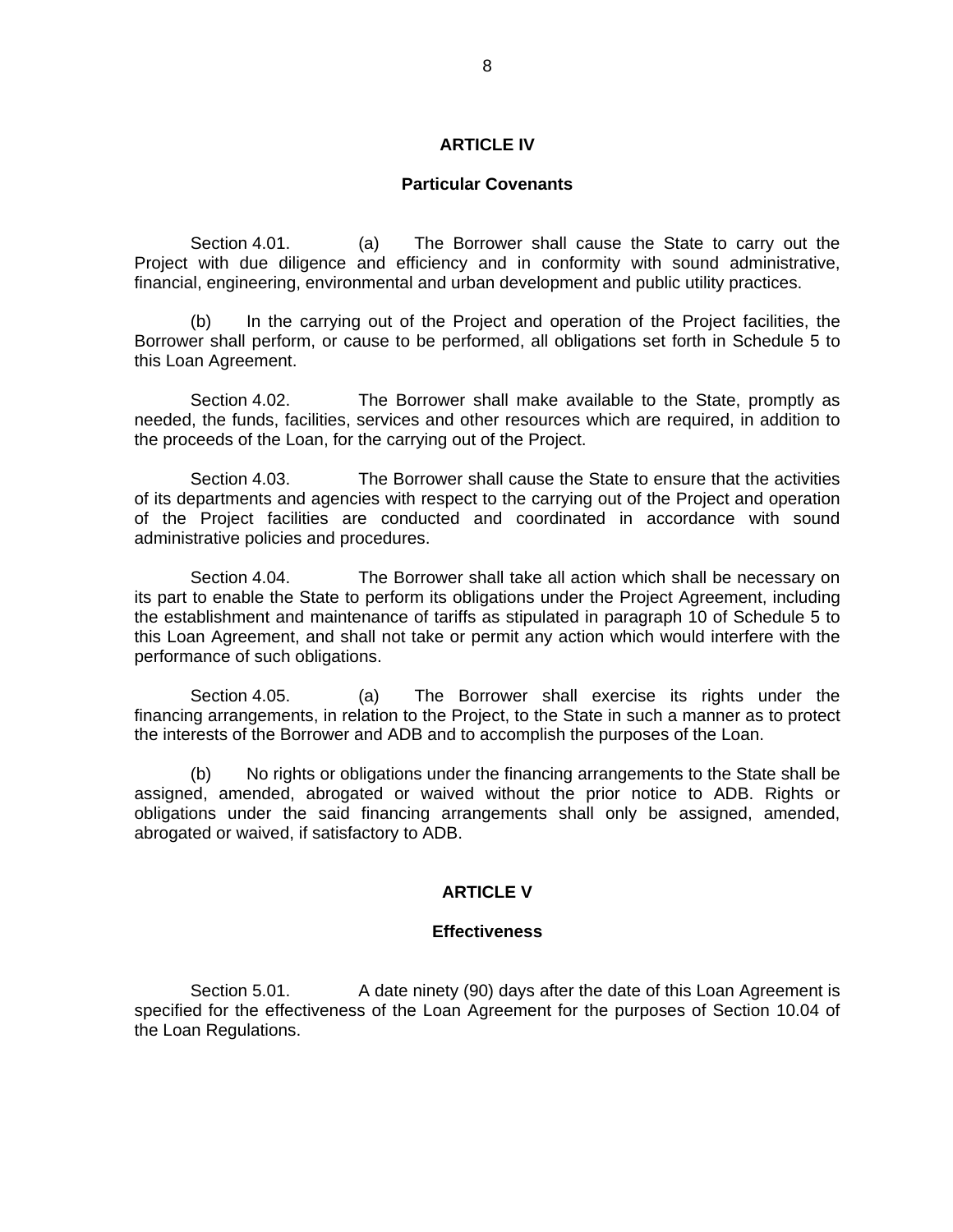## **ARTICLE VI**

### **Miscellaneous**

Section 6.01. The Secretary, Additional Secretary, Joint Secretary, Director, or Deputy Secretary in the Department of Economic Affairs of the Ministry of Finance of the Borrower is designated as representative of the Borrower for the purposes of Section 12.02 of the Loan Regulations.

 Section 6.02. The following addresses are specified for the purposes of Section 12.01 of the Loan Regulations:

For the Borrower

 The Secretary to the Government of India Department of Economic Affairs Ministry of Finance North Block New Delhi – 110001 India

Facsimile Number: (91-11) 2309-2477 (91-11) 2309-2511.

### For ADB

Asian Development Bank P.0. Box 789 0980 Manila Philippines

Facsimile Numbers: (632) 636-2444 (632) 636- 2305.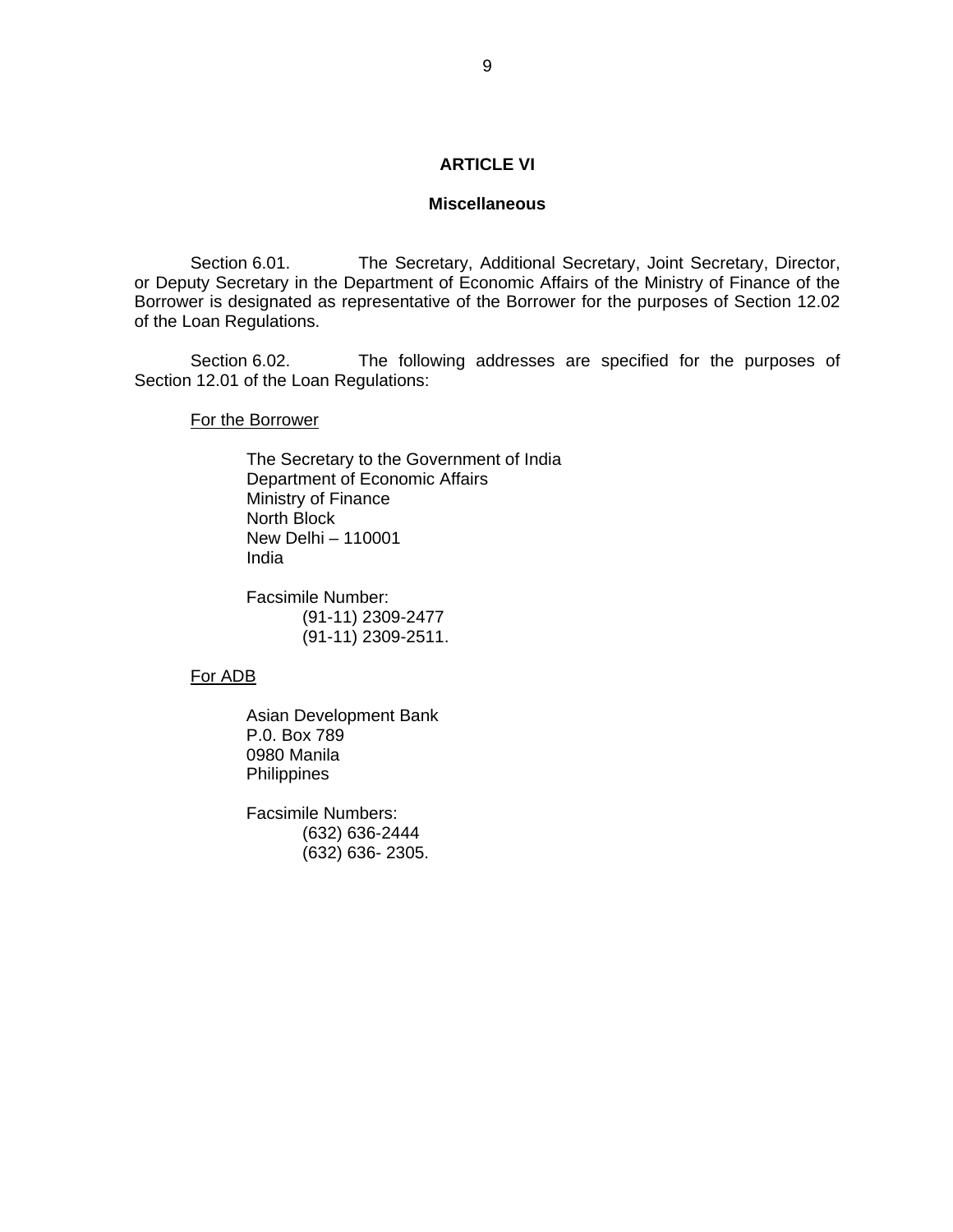IN WITNESS WHEREOF the parties hereto, acting through their representatives thereunto duly authorized, have caused this Loan Agreement to be signed in their respective names and to be delivered at the principal office of ADB, as of the day and year first above written.

**INDIA** 

By

**GOVIND MOHAN** Director (Infra) Department of Economic Affairs

ASIAN DEVELOPMENT BANK

**By** tadasi NDO

**Country Director** India Resident Mission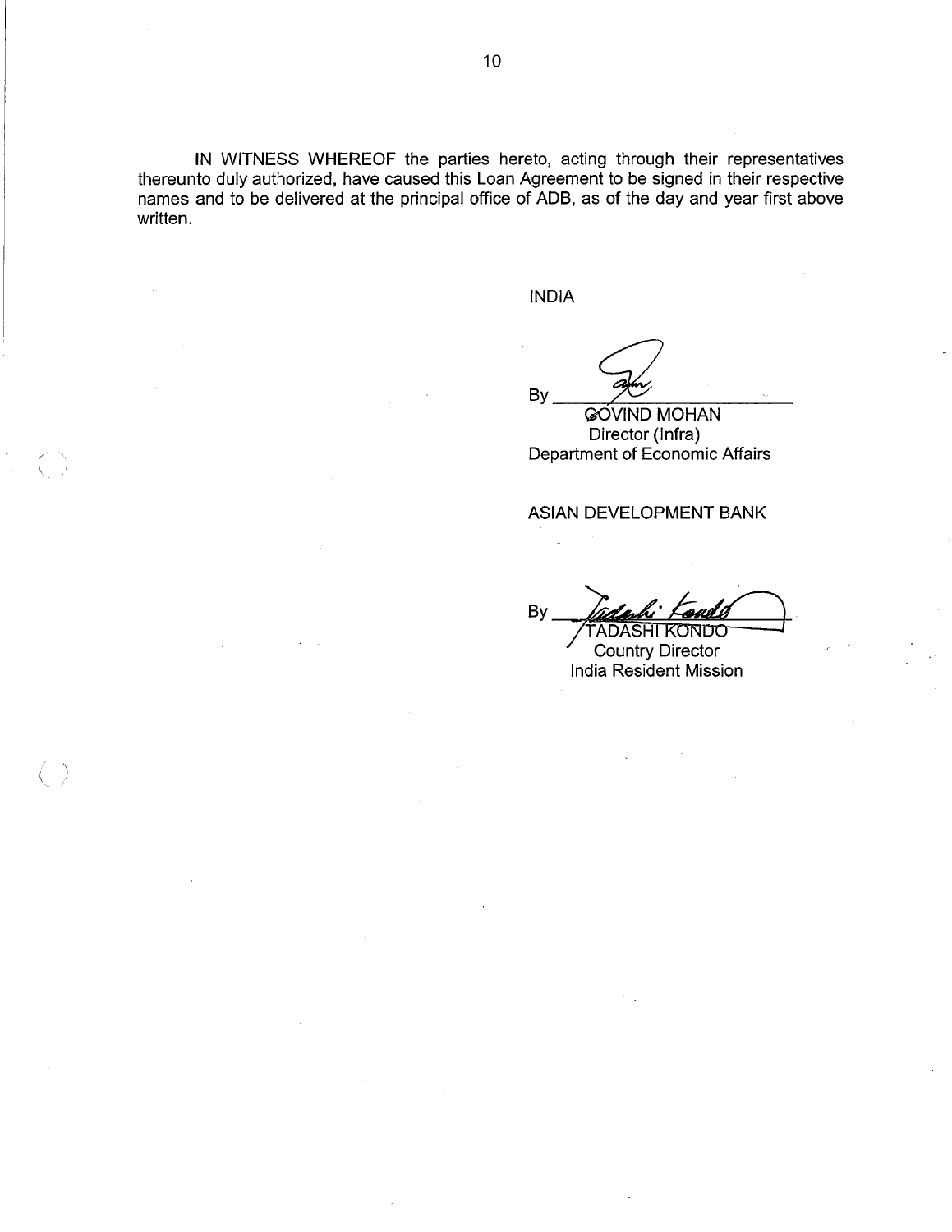# **SCHEDULE 1**

# **Description of the Project**

1. The Project comprises the following parts as described in greater detail in the PFR:

## **Part A: Urban Infrastructure Improvement**

- (a) Water Supply: Improvements of the existing water supply systems and procurement of household meters in the selected Project ULBs.
- (b) Sewerage and sanitation: Construction of sewerage treatment plants, collection network, and outfalls, and procurement of sewer cleaning equipment in the selected Project ULBs.
- (c) Urban Drainage: Rehabilitation and construction of roadside drains in the selected Project ULBs.
- (d) Urban Transport: Rehabilitation and construction of bridges and road over bridges in the selected Project ULBs.

### **Part B: Capacity Development and Implementation Support**

- (a) Capacity Building and Institutional Development: Consultancy support to identify gaps and measures, implementation of institutional restructuring and strengthening, and training of the Project ULBs and State-level service providers.
- (b) Implementation Support: Consultancy support for Project preparation and implementation, design and supervision, Community Action Participation Program, IPPMS, and incremental administration.
- 2. The Project is expected to be completed by 31 December 2013.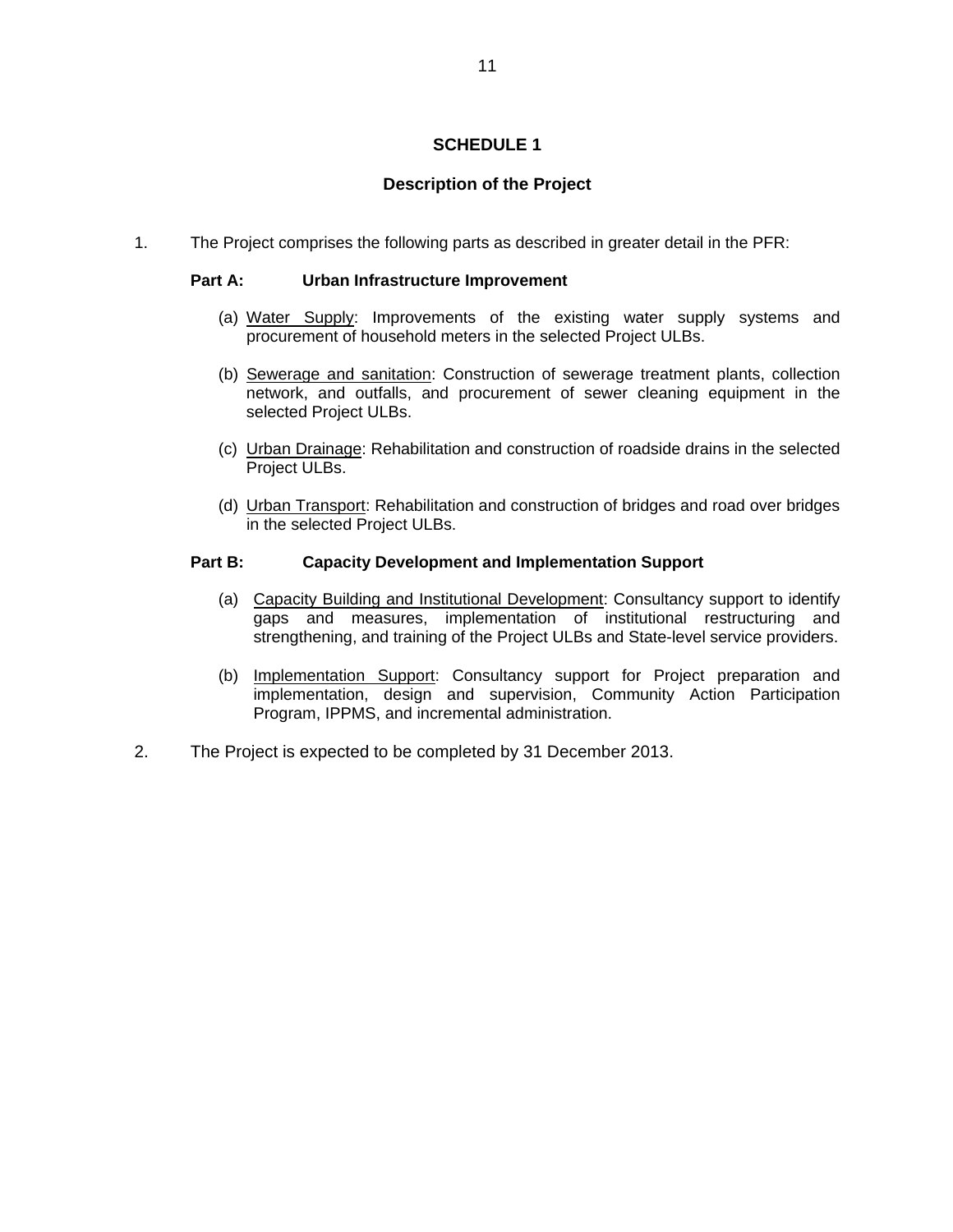## **SCHEDULE 2**

# **Amortization Schedule (Rajasthan Urban Sector Development Investment Program – Project 2)**

1. The following table sets forth the Principal Payment Dates of the Loan and the percentage of the total principal amount of the Loan payable on each Principal Payment Date (Installment Share). If the proceeds of the Loan shall have been fully withdrawn as of the first Principal Payment Date, the principal amount of the Loan repayable by the Borrower on each Principal Payment Date shall be determined by ADB by multiplying: (a) the total principal amount of the Loan withdrawn and outstanding as of the first Principal Payment Date; by (b) the Installment Share for each Principal Payment Date, such repayment amount to be adjusted, as necessary, to deduct any amounts referred to in paragraph 4 of this Schedule, to which a Currency Conversion applies.

| Sequence       | Date Payment | <b>Installment Share</b>                |  |  |  |
|----------------|--------------|-----------------------------------------|--|--|--|
|                | Due          | (Expressed as a % based on 10% annuity) |  |  |  |
| 1              | 15 Mar 2014  | 0.827816                                |  |  |  |
| $\overline{2}$ | 15 Sep 2014  | 0.869207                                |  |  |  |
| 3              | 15 Mar 2015  | 0.912667                                |  |  |  |
| 4              | 15 Sep 2015  | 0.958301                                |  |  |  |
| 5              | 15 Mar 2016  | 1.006216                                |  |  |  |
| 6              | 15 Sep 2016  | 1.056526                                |  |  |  |
| 7              | 15 Mar 2017  | 1.109353                                |  |  |  |
| 8              | 15 Sep 2017  | 1.164820                                |  |  |  |
| 9              | 15 Mar 2018  | 1.223061                                |  |  |  |
| 10             | 15 Sep 2018  | 1.284214                                |  |  |  |
| 11             | 15 Mar 2019  | 1.348425                                |  |  |  |
| 12             | 15 Sep 2019  | 1.415846                                |  |  |  |
| 13             | 15 Mar 2020  | 1.486639                                |  |  |  |
| 14             | 15 Sep 2020  | 1.560971                                |  |  |  |
| 15             | 15 Mar 2021  | 1.639019                                |  |  |  |
| 16             | 15 Sep 2021  | 1.720970                                |  |  |  |
| 17             | 15 Mar 2022  | 1.807019                                |  |  |  |
| 18             | 15 Sep 2022  | 1.897369                                |  |  |  |
| 19             | 15 Mar 2023  | 1.992238                                |  |  |  |
| 20             | 15 Sep 2023  | 2.091850                                |  |  |  |
| 21             | 15 Mar 2024  | 2.196442                                |  |  |  |
| 22             | 15 Sep 2024  | 2.306264                                |  |  |  |
| 23             | 15 Mar 2025  | 2.421578                                |  |  |  |
| 24             | 15 Sep 2025  | 2.542657                                |  |  |  |
| 25             | 15 Mar 2026  | 2.669789                                |  |  |  |
| 26             | 15 Sep 2026  | 2.803279                                |  |  |  |
| 27             | 15 Mar 2027  | 2.943443                                |  |  |  |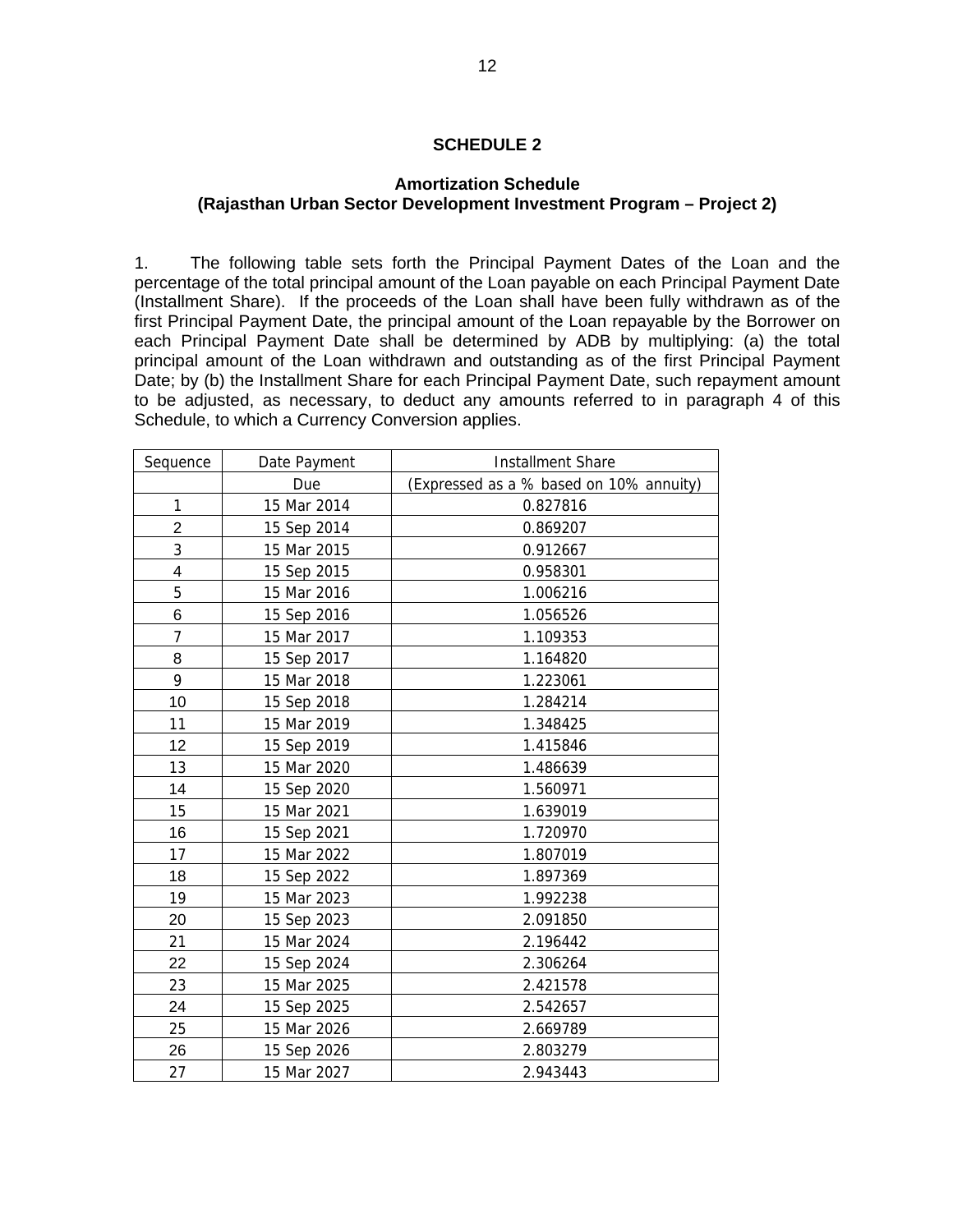| Sequence | Date Payment | Installment Share                       |  |  |  |
|----------|--------------|-----------------------------------------|--|--|--|
|          | Due          | (Expressed as a % based on 10% annuity) |  |  |  |
| 28       | 15 Sep 2027  | 3.090615                                |  |  |  |
| 29       | 15 Mar 2028  | 3.245146                                |  |  |  |
| 30       | 15 Sep 2028  | 3.407403                                |  |  |  |
| 31       | 15 Mar 2029  | 3.577773                                |  |  |  |
| 32       | 15 Sep 2029  | 3.756662                                |  |  |  |
| 33       | 15 Mar 2030  | 3.944495                                |  |  |  |
| 34       | 15 Sep 2030  | 4.141720                                |  |  |  |
| 35       | 15 Mar 2031  | 4.348806                                |  |  |  |
| 36       | 15 Sep 2031  | 4.566246                                |  |  |  |
| 37       | 15 Mar 2032  | 4.794558                                |  |  |  |
| 38       | 15 Sep 2032  | 5.034286                                |  |  |  |
| 39       | 15 Mar 2033  | 5.286000                                |  |  |  |
| 40       | 15 Sep 2033  | 5.550311                                |  |  |  |
|          | Total        | 100.000000                              |  |  |  |

2. If the proceeds of the Loan shall not have been fully withdrawn as of the first Principal Payment Date, the principal amount of the Loan repayable by the Borrower on each Principal Payment Date shall be determined as follows:

(a) To the extent that any proceeds of the Loan shall have been withdrawn as of the first Principal Payment Date, the Borrower shall repay the amount withdrawn and outstanding as of such date in accordance with paragraph 1 of this Schedule.

(b) Any withdrawal made after the first Principal Payment Date shall be repaid on each Principal Payment Date falling after the date of such withdrawal in amounts determined by ADB by multiplying the amount of each such withdrawal by a fraction, the numerator of which shall be the original Installment Share specified in the table in paragraph 1 of this Schedule for said Principal Payment Date (the Original Installment Share) and the denominator of which shall be the sum of all remaining Original Installment Shares for Principal Payment Dates falling on or after such date, such repayment amounts to be adjusted, as necessary, to deduct any amounts referred to in paragraph 4 of this Schedule, to which a Currency Conversion applies.

3. Withdrawals made within two calendar months prior to any Principal Payment Date shall, for the purposes solely of calculating the principal amounts payable on any Principal Payment Date, be treated as withdrawn and outstanding on the second Principal Payment Date following the date of withdrawal and shall be repayable on each Principal Payment Date commencing with the second Principal Payment Date following the date of withdrawal.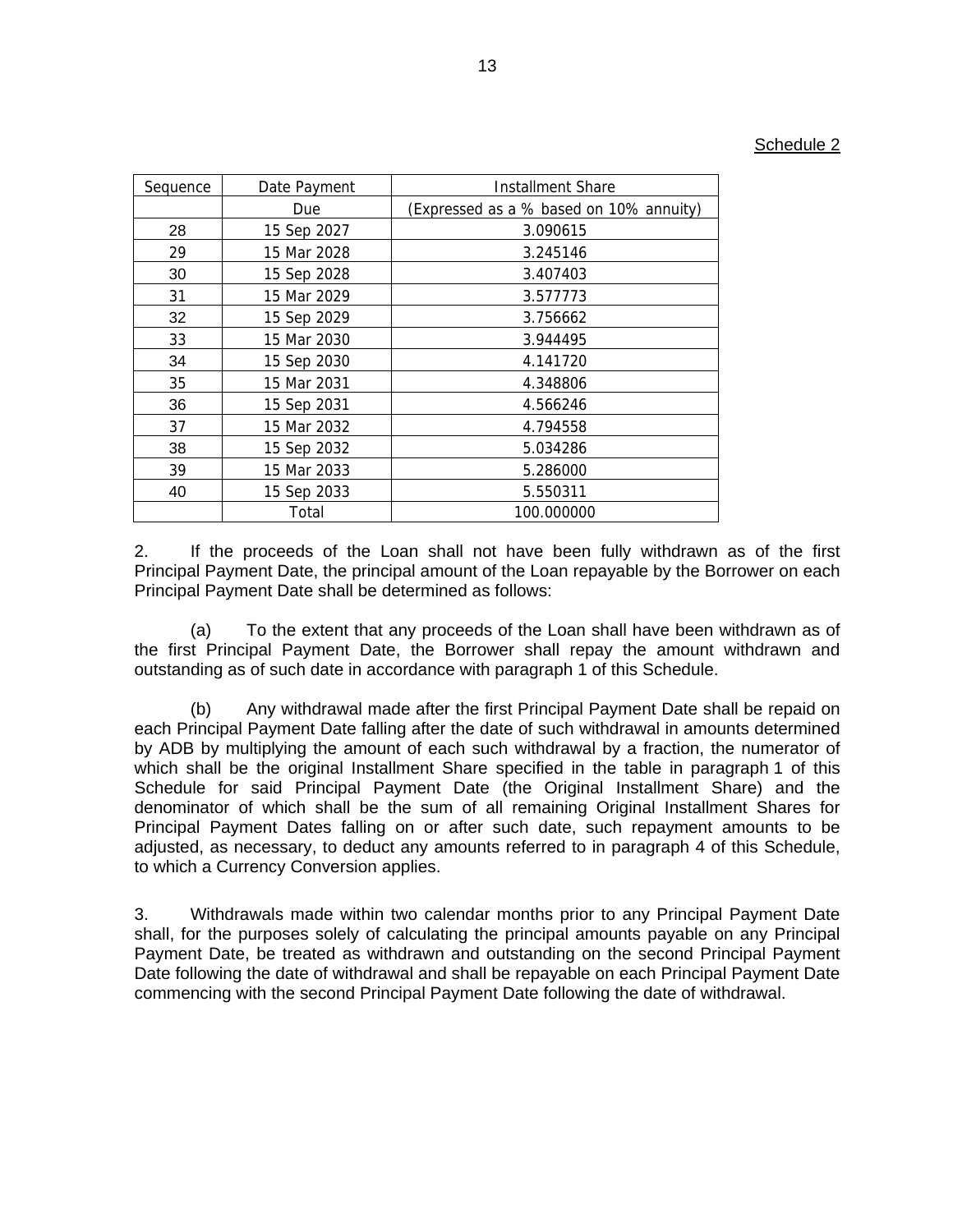## Schedule 2

4. Notwithstanding the provisions of paragraphs 1 and 2 of this Schedule, upon a Currency Conversion of all or any portion of the withdrawn principal amount of the Loan to an Approved Currency, the amount so converted in said Approved Currency that shall be repayable on any Principal Payment Date occurring during the Conversion Period, shall be determined by ADB by multiplying such amount in its currency of denomination immediately prior to said Conversion by either: (i) the exchange rate that reflects the amounts of principal in said Approved Currency payable by ADB under the Currency Hedge Transaction relating to said Conversion; or (ii) if ADB so determines in accordance with the Conversion Guidelines, the exchange rate component of the Screen Rate.

5. If the principal amount of the Loan withdrawn and outstanding from time to time shall be denominated in more than one Loan Currency, the provisions of this Schedule shall apply separately to the amount denominated in each Loan Currency, so as to produce a separate amortization schedule for each such amount.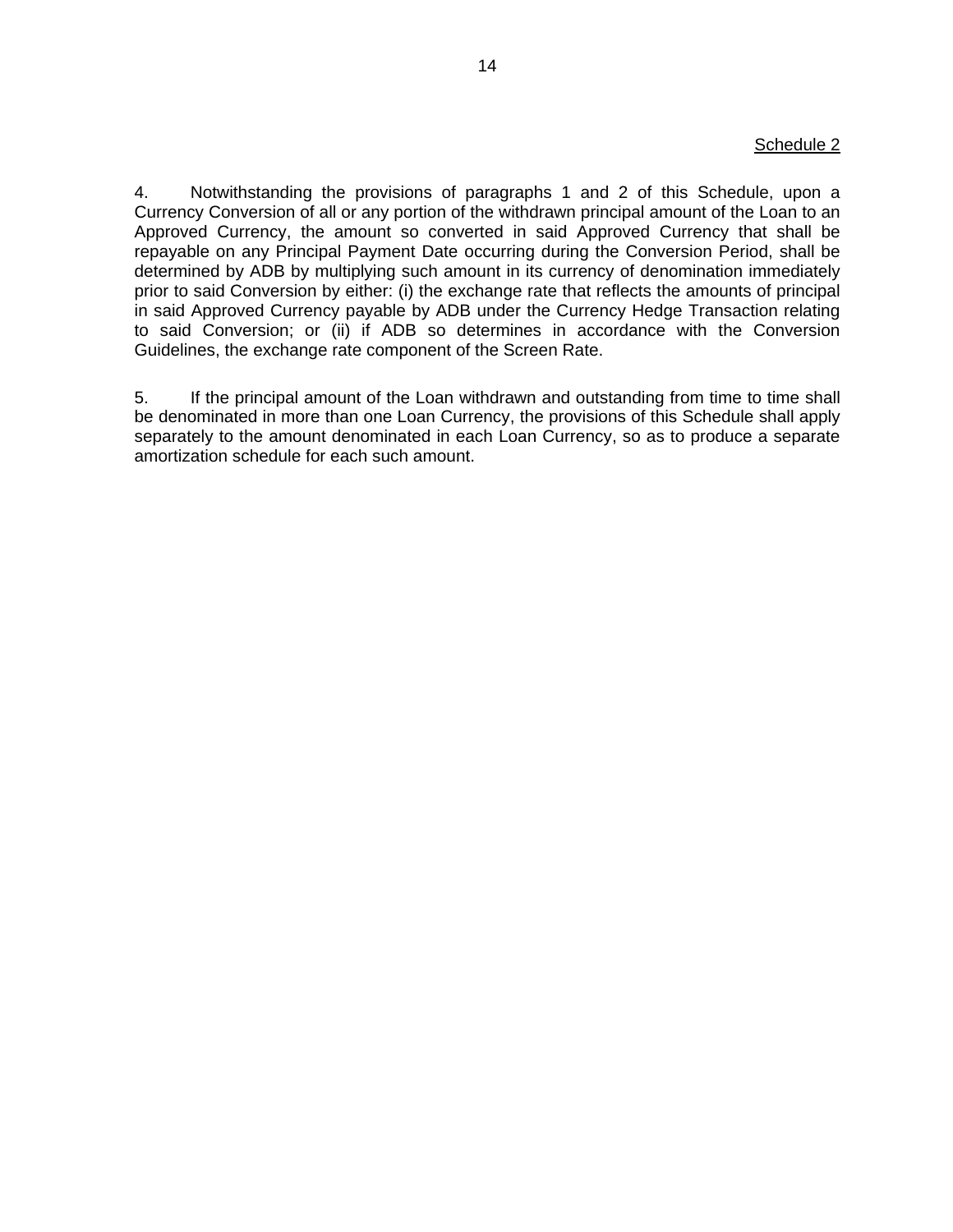## **SCHEDULE 3**

## **Allocation and Withdrawal of Loan Proceeds**

## **General**

1. The table attached to this Schedule sets forth the Categories of Goods, Works, and consulting services to be financed out of the proceeds of the Loan and the allocation of amounts of the Loan to each such Category (hereinafter called the Table). (Reference to "Category" or "Categories" in this Schedule is to a Category or Categories of the Table.

## Percentages of ADB Financing

2. Except as ADB may otherwise agree, the items of the Categories listed in the Table shall be financed out of the proceeds of the Loan on the basis of the percentages set forth in the Table.

## Taxes and Duties

3. No withdrawals from the Loan Account shall be made in respect of taxes and duties imposed within the territory of the Borrower.

## Reallocation

4. Notwithstanding the allocation of Loan proceeds and the withdrawal percentages set forth in the Table,

 (a) if the amount of the Loan allocated to any Category appears to be insufficient to finance all agreed expenditures in that Category, ADB may, in consultation with and notice to the Borrower and the State, (i) reallocate to such Category, to the extent required to meet the estimated shortfall, amounts of the Loan which have been allocated to another Category but, in the opinion of ADB, are not needed to meet other expenditures, and (ii) if such reallocation cannot fully meet the estimated shortfall, reduce the withdrawal percentage applicable to such expenditures in order that further withdrawals under such Category may continue until all expenditures thereunder shall have been made; and

 (b) if the amount of the Loan then allocated to any Category appears to exceed all agreed expenditures in that Category, ADB may, in consultation with and notice to the Borrower and the State, reallocate such excess amount to any other Category.

## Disbursement Procedures

5. Except as ADB may otherwise agree, the Loan proceeds for financing Goods, Works, and consulting services shall be disbursed in accordance with ADB's "Loan Disbursement Handbook" dated January 2007 (ADB's Loan Disbursement Handbook), as amended from time to time.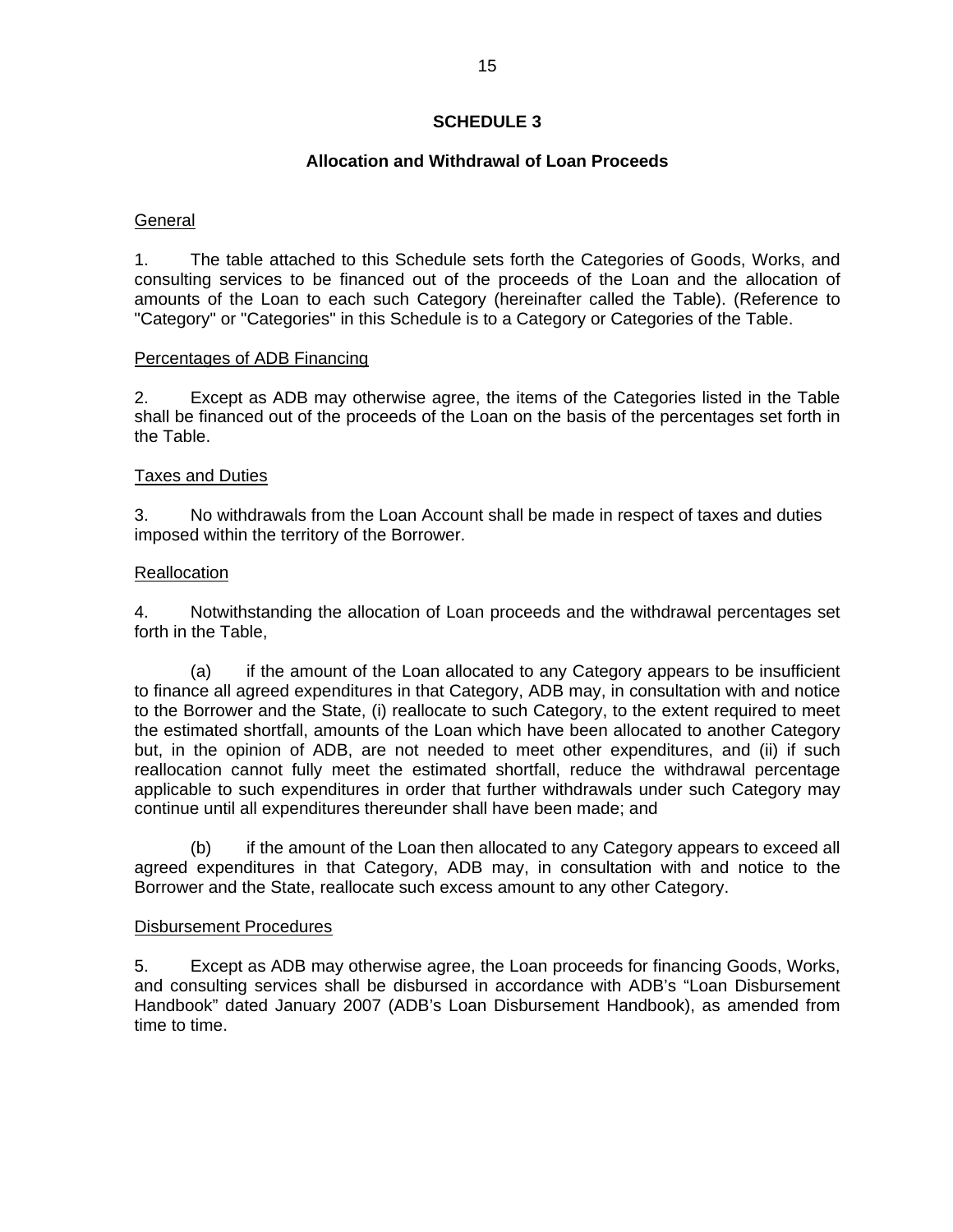## Schedule 3

## Imprest Account; Statement of Expenditures

6. (a) Except as ADB may otherwise agree, the Borrower shall establish immediately after the Effective Date, an imprest account at the Reserve Bank of India. The imprest account shall be established, managed, replenished and liquidated in accordance with ADB's Loan Disbursement Handbook, and detailed arrangements agreed upon between the Borrower and ADB. The initial amount to be deposited into the imprest account shall not exceed the lower of (i) the estimated expenditure for the first six months of Project implementation, or (ii) the equivalent of ten (10) percent of the Loan amount.

 (b) The statement of expenditures (SOE) procedure may be used for reimbursement of eligible expenditures for the Project and to liquidate advances provided into the imprest account, in accordance with ADB's Loan Disbursement Handbook and detailed arrangements agreed upon between the Borrower, the State and ADB. Any individual payment to be reimbursed or liquidated under the SOE procedure shall not exceed the equivalent of \$100,000.

## Retroactive Financing

7. Withdrawals from the Loan Account may be made for reimbursement of reasonable expenditures incurred under the Project before the Effective Date, but not earlier than 12 months before the date of this Loan Agreement in connection with items to be retroactively financed, subject to a maximum amount equivalent to 20 percent of the Loan amount.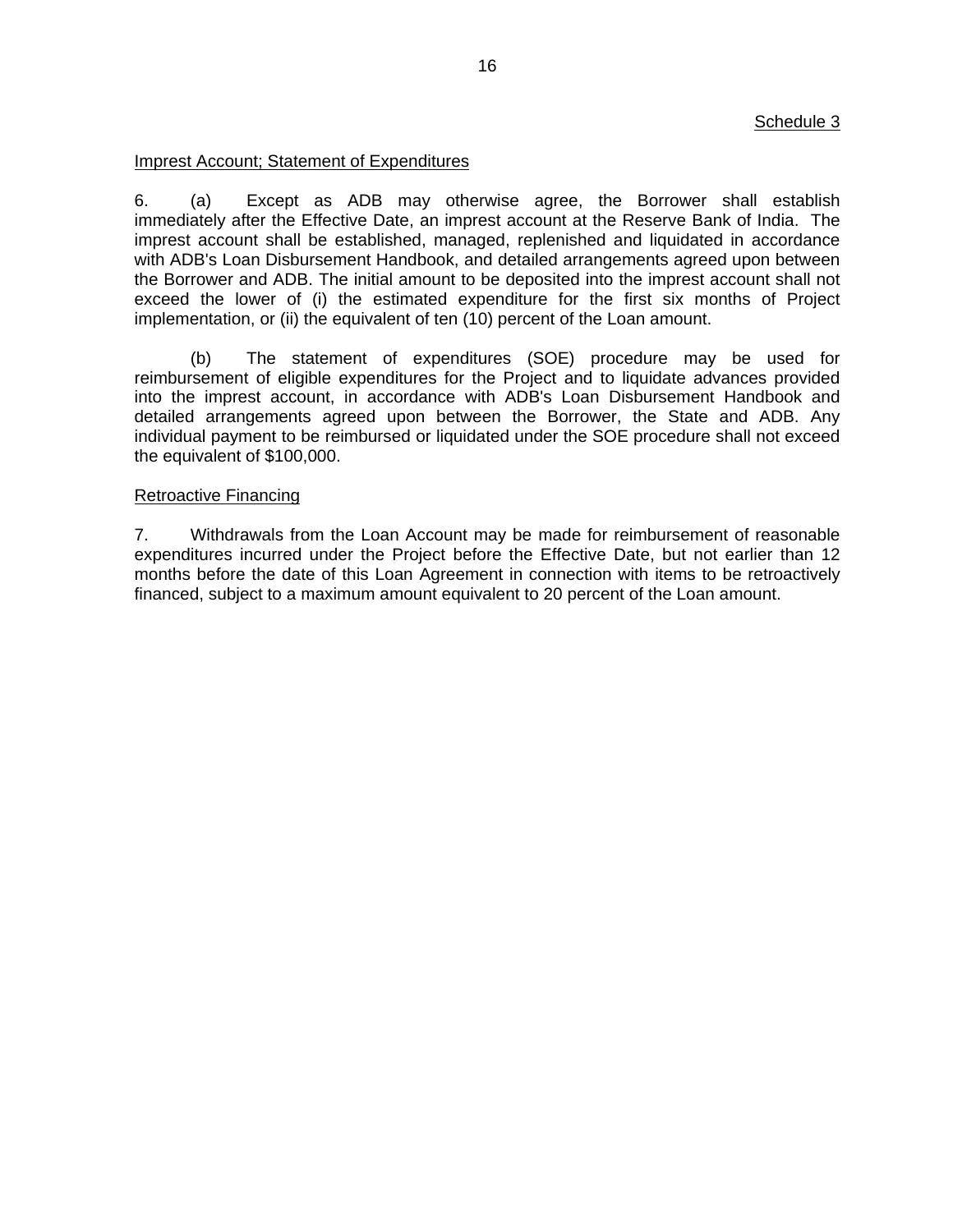# Attachment to Schedule 3

# **TABLE**

# **ALLOCATION AND WITHDRAWAL OF LOAN PROCEEDS (Rajasthan Urban Sector Development Investment Program – Project 2)**

|                | <b>COMPONENT</b>                                          | <b>ADB FINANCING BASIS</b>                              |              |                                                      |
|----------------|-----------------------------------------------------------|---------------------------------------------------------|--------------|------------------------------------------------------|
| Number<br>Item |                                                           | <b>Total Amount Allocated for</b><br>ADB Financing (\$) |              | Percentage of ADB Financing from<br>the Loan Account |
|                |                                                           | Component                                               | Subcomponent |                                                      |
| 1              | Urban Infrastructure<br>Improvement                       | 101,300,000                                             |              |                                                      |
| 1A             | <b>Civil Works</b>                                        |                                                         | 94,100,000   | 72 percent of total expenditure<br>claimed           |
| 1B             | Equipment                                                 |                                                         | 4,500,000    | 72 percent of total expenditure<br>claimed           |
| 1 <sup>C</sup> | Resettlement                                              |                                                         | 2,700,000    | 68 percent of total expenditure<br>claimed           |
| $\overline{2}$ | Capacity Development and<br><b>Implementation Support</b> | 15,500,000                                              |              |                                                      |
| 2A             | Incremental Administration                                |                                                         | 3,100,000    | 44 percent of total expenditure<br>claimed           |
| 2B             | Preparation and<br><b>Implementation Assistance</b>       |                                                         | 10,200,000   | 100 percent of total expenditure<br>claimed*         |
| 2C             | Capacity<br>and<br>Institutional<br>Development           |                                                         | 2,200,000    | 100 percent of total expenditure<br>claimed*         |
| 3              | Unallocated                                               | 33,200,000                                              |              |                                                      |
| 3A             | <b>Physical Contingencies</b>                             |                                                         | 11,000,000   |                                                      |
| 3B             | <b>Price Contingencies</b>                                |                                                         | 22,200,000   |                                                      |
|                | Total                                                     | 150,000,000                                             |              |                                                      |

\*Exclusive of taxes and duties imposed within the territory of the Borrower.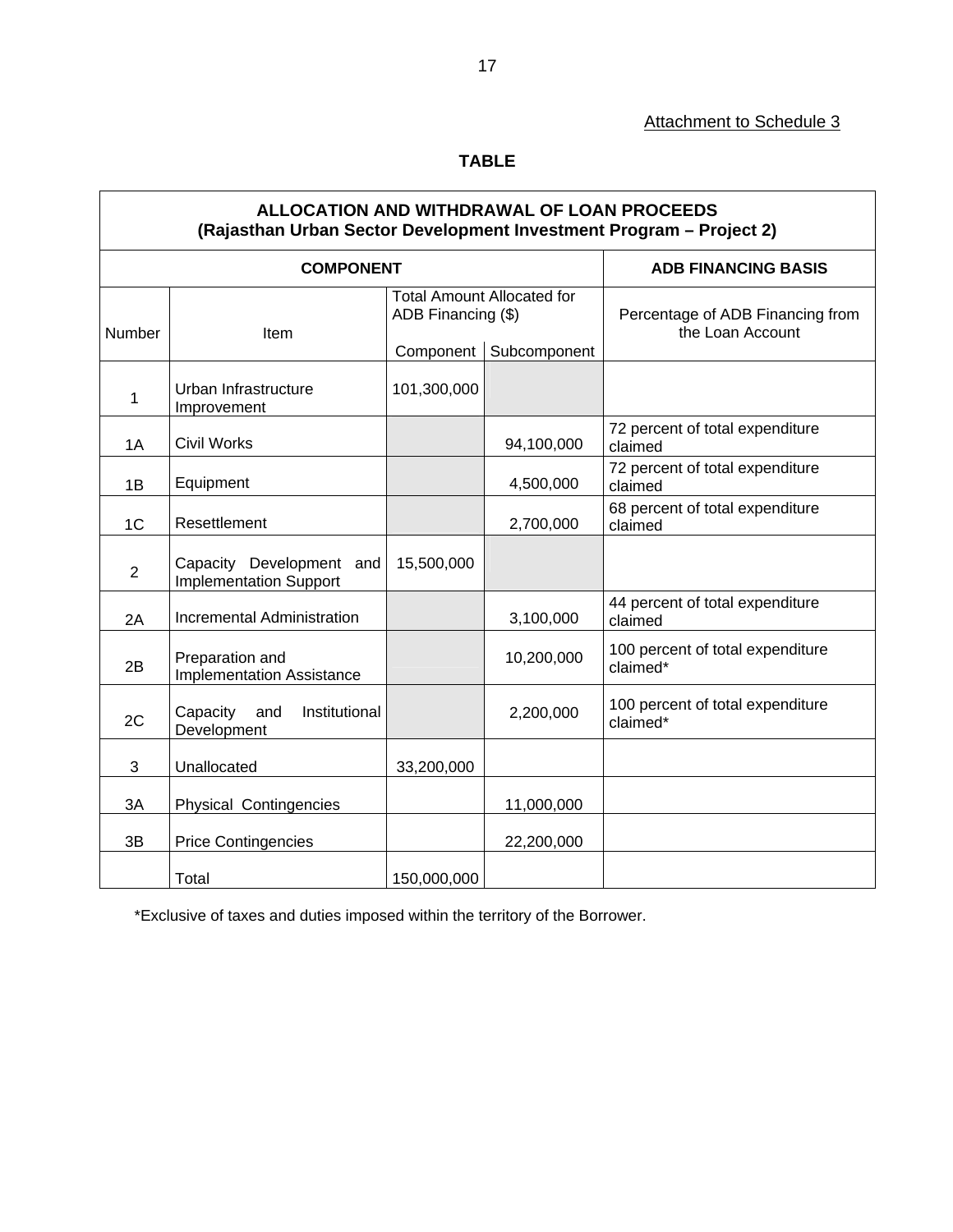# **SCHEDULE 4**

# **Procurement of Goods and Works, and Consulting Services**

# **A. General**

1. All Goods, Works and consulting services to be financed out of the proceeds of the Loan shall be subject to and governed by the Procurement Guidelines, and the Consulting Guidelines, respectively.

2. All terms used and not otherwise defined in this Loan Agreement have the meanings provided in the Procurement Guidelines and/or the Consulting Guidelines, as applicable.

## **B. Procurement for Goods and Works**

3. Except as ADB may otherwise agree, Goods and Works shall only be procured on the basis of the methods of procurement set forth below:

| International Competitive Bidding |  |  |
|-----------------------------------|--|--|
| National Competitive Bidding      |  |  |
| Limited International Bidding     |  |  |
| Shopping                          |  |  |

The methods of procurement are subject to, among other things, the detailed arrangements and threshold values set forth in the Procurement Plan. The Borrower may only modify the methods of procurement or threshold values with the prior agreement of ADB, and modifications must be set out in updates to the Procurement Plan.

4. Domestic Preference. The Borrower may allow the State to grant a margin of preference in the evaluation of bids under international competitive bidding in accordance with paragraphs 2.55(a) and 2.56 of the Procurement Guidelines for domestically manufactured Goods and paragraphs 2.55(b) and 2.56 of the Procurement Guidelines for domestic Works.

5. National Competitive Bidding. The State's standard bidding documents and procurement procedures, as used for National Competitive Bidding (civil works/goods) under the ongoing ADB Loan No. 1647 and further applicable to ADB Loan No. 2366, as reviewed by the ADB with the State and LSGD, and with certain modifications found consistent with ADB requirements shall apply as reflected in the Procurement Plan. Any subsequent change to agreed modifications if any, shall become effective only after concurrence of such change by the Borrower and ADB.

# **C. Conditions for Award of Contract**

6. The Borrower through the State shall cause the EA not to award any civil works contract or commence works under any civil works contracts (as applicable) financed under the Loan until activities referred under paragraphs 12 to 15 of Schedule 5 to this Loan Agreement are complied with as applicable.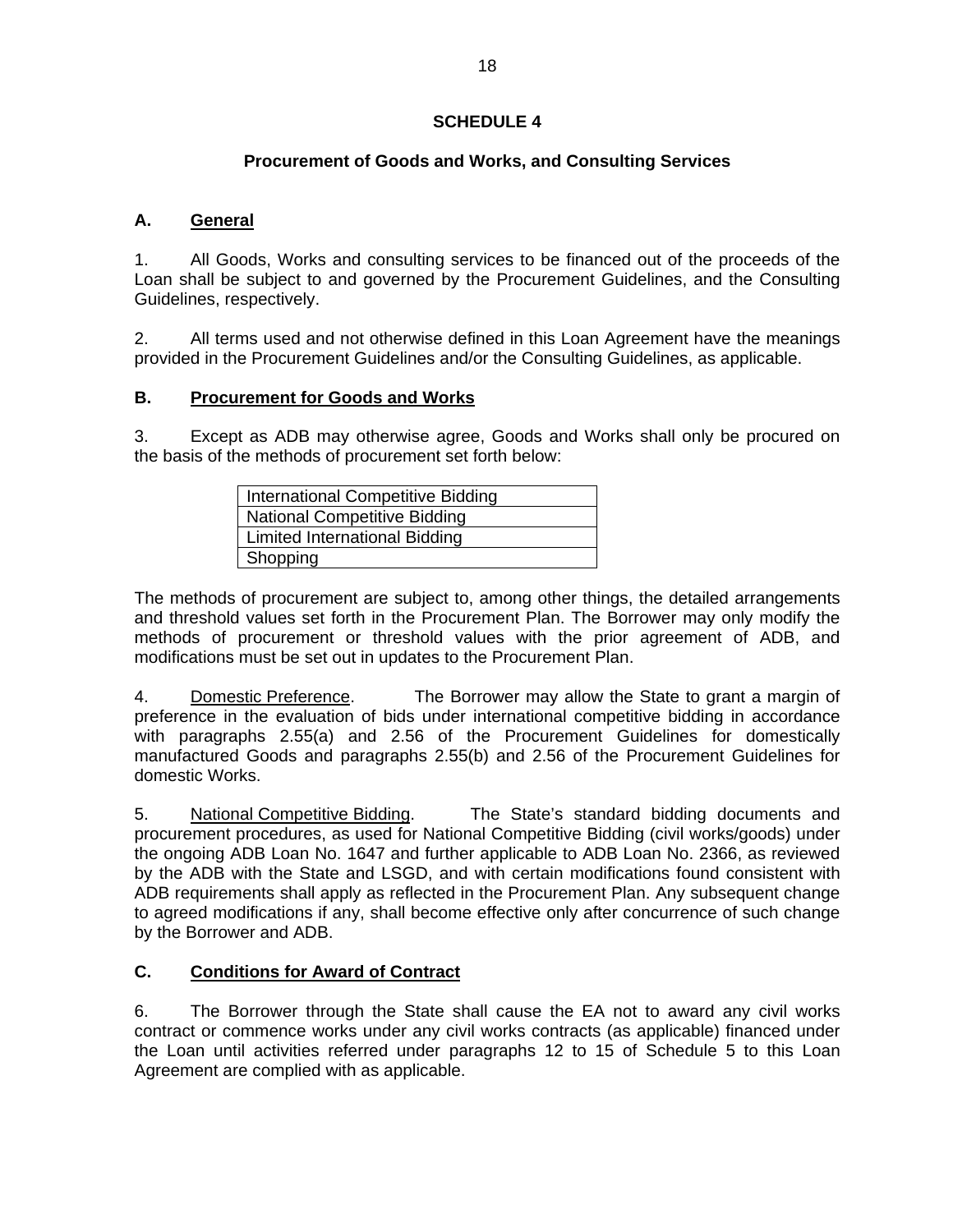# **D. Selection of Consulting Services**

7. Quality- and Cost-Based Selection. Except as ADB may otherwise agree, and except as set forth in the paragraph below, the Borrower shall through the State cause the EA to apply quality- and cost-based selection for selecting and engaging consulting services.

8. The Borrower shall through the State cause the EA to apply the following methods for selecting and engaging the specified consulting services, in accordance with, among other things, the procedures set forth in the Procurement Plan:

| Least-Cost Selection (LCS)                  |  |  |
|---------------------------------------------|--|--|
| Consultants' Qualifications Selection (CQS) |  |  |
| <b>Quality Based selection (QBS)</b>        |  |  |
| Single Source Selection (SSS)               |  |  |

# **E. Industrial or Intellectual Property Rights**

9. (a) The Borrower shall through the State cause the EA to ensure that all Goods and Works procured (including without limitation all computer hardware, software and systems, whether separately procured or incorporated within other goods and services procured) do not violate or infringe any industrial property or intellectual property right or claim of any third party.

 (b) The Borrower shall through the State cause the EA to ensure that all contracts for the procurement of Goods and Works contain appropriate representations, warranties and, if appropriate, indemnities from the contractor or supplier with respect to the matters referred to in subparagraph (a) of this paragraph.

10. The Borrower shall through the State cause the EA to ensure that all ADB-financed contracts with consultants contain appropriate representations, warranties and, if appropriate, indemnities from the consultants to ensure that the consulting services provided do not violate or infringe any industrial property or intellectual property right or claim of any third party.

# **F. ADB's Review of Procurement Decisions**

11. All contracts procured under international competitive bidding procedures and contracts for consulting services shall be subject to prior review by ADB, unless otherwise agreed between the Borrower, the State, and ADB and set forth in the Procurement Plan.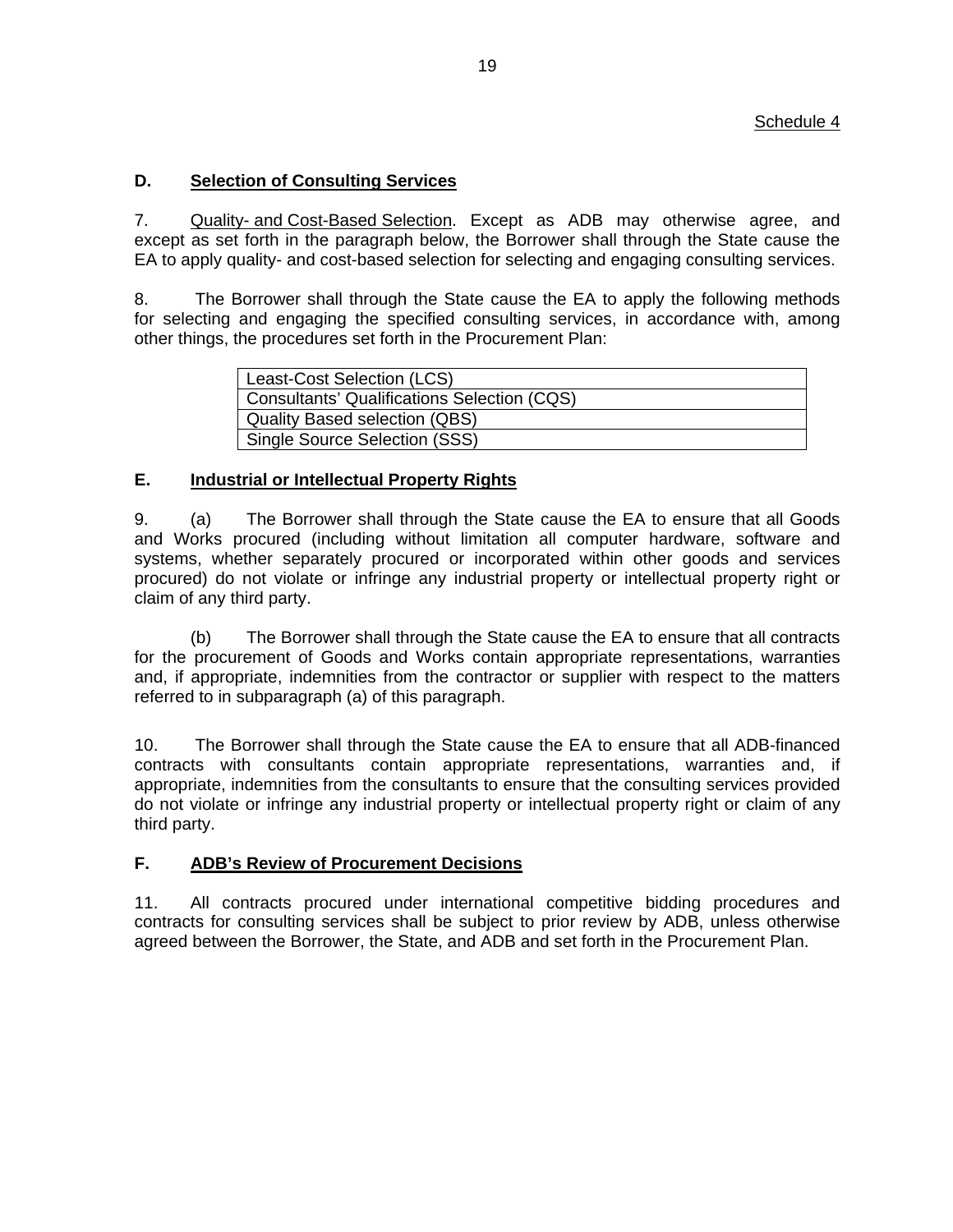## **SCHEDULE 5**

## **Execution of Project and Operation of Project Facilities**

### Execution and Committees

1. (a) The Executing Agency (EA) for the Project shall be the State acting through the LSGD.

 (b) Towards compliance with the requirements of this Loan Agreement, the Borrower shall cause that (i) the State, and (ii) through the State the LSGD, and all departments, committees and agencies set up herein, undertake activities and respective responsibilities as set out in this Loan Agreement and related documents in a timely manner to achieve the objectives of the Project and the Facility.

2. (a) The EC as established by the State shall provide policy guidance and overall coordination across all the State agencies and ULBs, and take decisions on matters related to the Facility and the Project.

 (b) The WFC as established by the State, shall be responsible for reviewing the Subproject appraisal reports for their final approval in accordance with the procedures set forth under schedule 4 to the FFA.

### Implementation

3. (a) An IPMU as established and fully staffed by the EA that shall be the implementing agency (IA), shall be responsible for overall implementation and management of the Project. The IPMU shall be headed by a Project Director (PD). The PD shall be responsible for overall management of the Facility and the Project and coordination with and reporting to the EC, the State and ADB on the same.

 (b) The IPMU, with the assistance of IMPC and DSCs, shall be responsible for detailed appraisal of Subprojects and ensure that these meet the selection criteria described in Schedule 4 of the FFA.

4. (a) Under the IPMU, IPIUs shall be established by the EA at the zonal and subdivision levels of the LSGD (in relation to selected Project ULBs) by no later than January 2009, and a full-time representative of the IPIU shall be appointed in each ULB. These IPIUs shall carry out daily implementation activities of the Project.

(b) The IPMU and IPIUs shall be assisted by the IPMC in managing the Project and assuring the technical quality of design and construction, and the DSCs in preparing the design documents, managing tendering of contractors and supervising the construction works.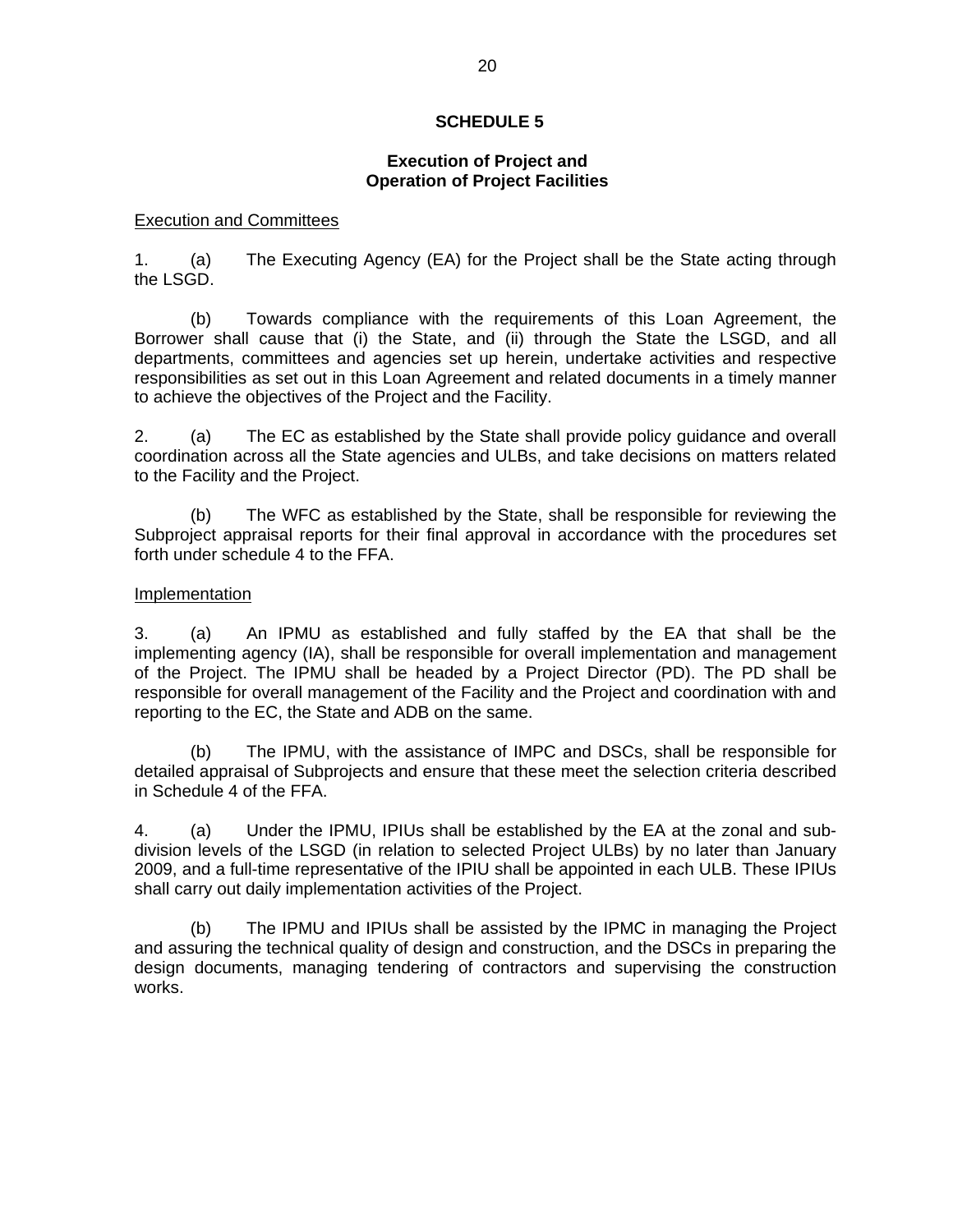## Schedule 5

5. The CLCs as set up by the State, shall review Project activities, identify issues for improvement, and provide guidance to the IPIUs on actions to improve Project performance. In ULBs where water source augmentation Subprojects are proposed, representatives from State Department of Irrigation shall also be made members of the CLC; and wherever heritage and tourism Subprojects are proposed representatives from Archaeological Survey of India or State Department of Archaeology Museum (depending on appropriate jurisdiction), and State Department of Tourism shall be members of the CLC. The CLCs shall meet at least quarterly or more frequently, as required.

### Funds

6. The State shall on-lend the Loan proceeds to the ULBs under appropriate arrangements acceptable to ADB, as also ensure that sufficient counterpart funds are made available from its budget for each fiscal year, in a timely manner, for the efficient implementation of the Project towards its contribution and those of the ULBs.

### Subproject Selection and Implementation

7**.** (a) The EA shall ensure that all ULBs and Subprojects are selected and processed for approval, and implemented in accordance with the criteria and procedures included under Schedule 4 to the FFA, as agreeable to ADB, the Borrower and the State .

(b) The EA shall post the procurement documents, the criteria for Subproject selection and details of sanctioned contracts/Subprojects on the State's Investment Program office bulletin board and its website.

(c) The EA shall ensure that civil works for all Subprojects are synchronized with civil works for sewerage, water supply pipe laying, and drainage, as appropriate.

## Additional conditions for commencement of civil works under Subprojects for water supply, urban transport and roads, urban drainage

8. Without limiting the generality of paragraph 6 of Schedule 4 to this Loan Agreement, following compliances shall apply to Subprojects as referred, prior to commencement of civil works under the Subprojects:

(a) In the case of water supply Subprojects - the related PHED/ULB shall have set up a separate accounting system for water supply and sewerage for the ULB.

 (b) In the case of urban transport Subprojects - the concerned ULB shall have prepared a comprehensive citywide traffic and transportation plan.

(c) In the case of urban drainage Subprojects - the concerned ULB shall have prepared a city wide drainage master plan.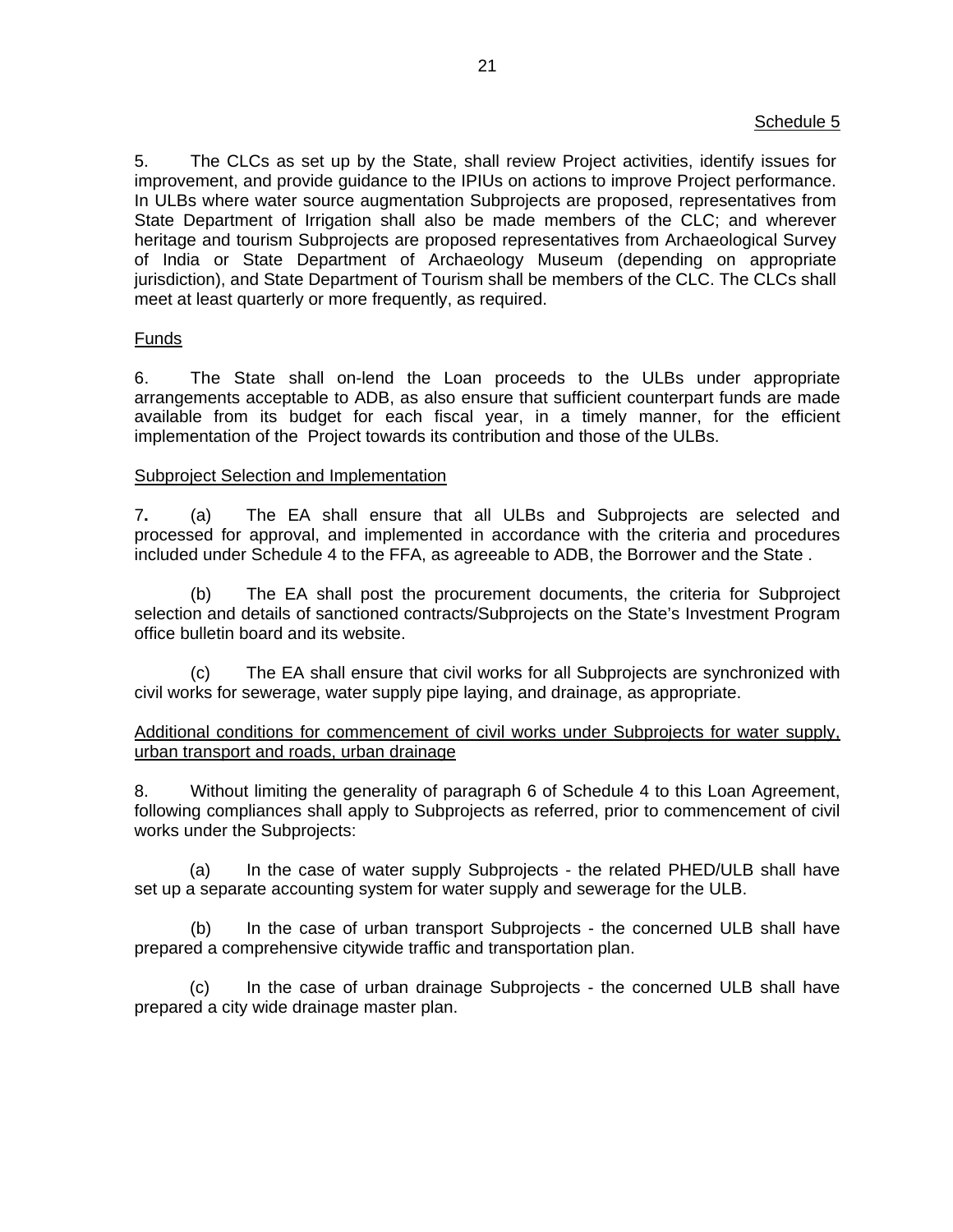## Schedule 5

## Institutional Reforms and Sustainability

9. The State shall ensure adequate funds towards O&M of the Project facilities through budgetary allocations or other means, to be provided to the IPMU, the appropriate ULB or line agency(ies) during and after Subproject(s) completion.

10. The EA shall ensure that for each ULB, the Institutional and Financial Improvement Action Plan, which includes water, sewerage, solid waste tariffs and infrastructure development tax (Table 2, Schedule 1 to the FFA) is endorsed and implemented on schedule.

11. (a) The EA shall ensure that the contractual documents under any PPP modality, in particular the extended O&M, BOT, or PBMC, as applicable, are provided to ADB for prior review and approval, for use under individual Subprojects.

 (b) As realized under ADB Loan 2366, the Project shall continue to adopt extended operation and maintenance contracts for sewage treatment plants where operation and maintenance of swage treatment plant shall be undertaken by a private contractor for 5 years after construction completion as part of contract for construction. PPP for other urban sub-sectors and of other modalities shall be further explored and developed in collaboration with PPP cell established in the State under ADB TA 4890.

## Other Subproject specific requirements

12. The EA shall ensure that

(a) if a Subproject contains augmentation of supply from surface sources that are under the mandate of the State Irrigation Department (ID), the ID shall be included in the relevant CLC and in all decisions regarding the Subproject proposal;

(b) in ULBs with proposed heritage and tourism subprojects, representatives from the Archaeological Survey of India and State Department of Tourism shall be made members of the CLC;

(c) prior to commencement of water supply Subprojects, the source shall be made secure for the ULBs; where possible, all proposed water supply/source augmentation shall be carried out from surface water sources; for all groundwater supply augmentation proposals, a comprehensive catchment-based water resource plan has been completed, supported by data, in consultation with all users/stakeholders, including the groundwater department of the Borrower and the State;

(d) prior to commencement of distribution network improvement works in water supply Subprojects for the towns, a detailed unaccounted for water (UFW) reduction program, including network maps/plans, showing where rehabilitation is required, has been prepared by the PHED, to be reviewed and approved by the relevant IPIU and CLC;

(e) 90% of water supply service coverage is achieved in selected Project ULBs within four years of the Effective Date;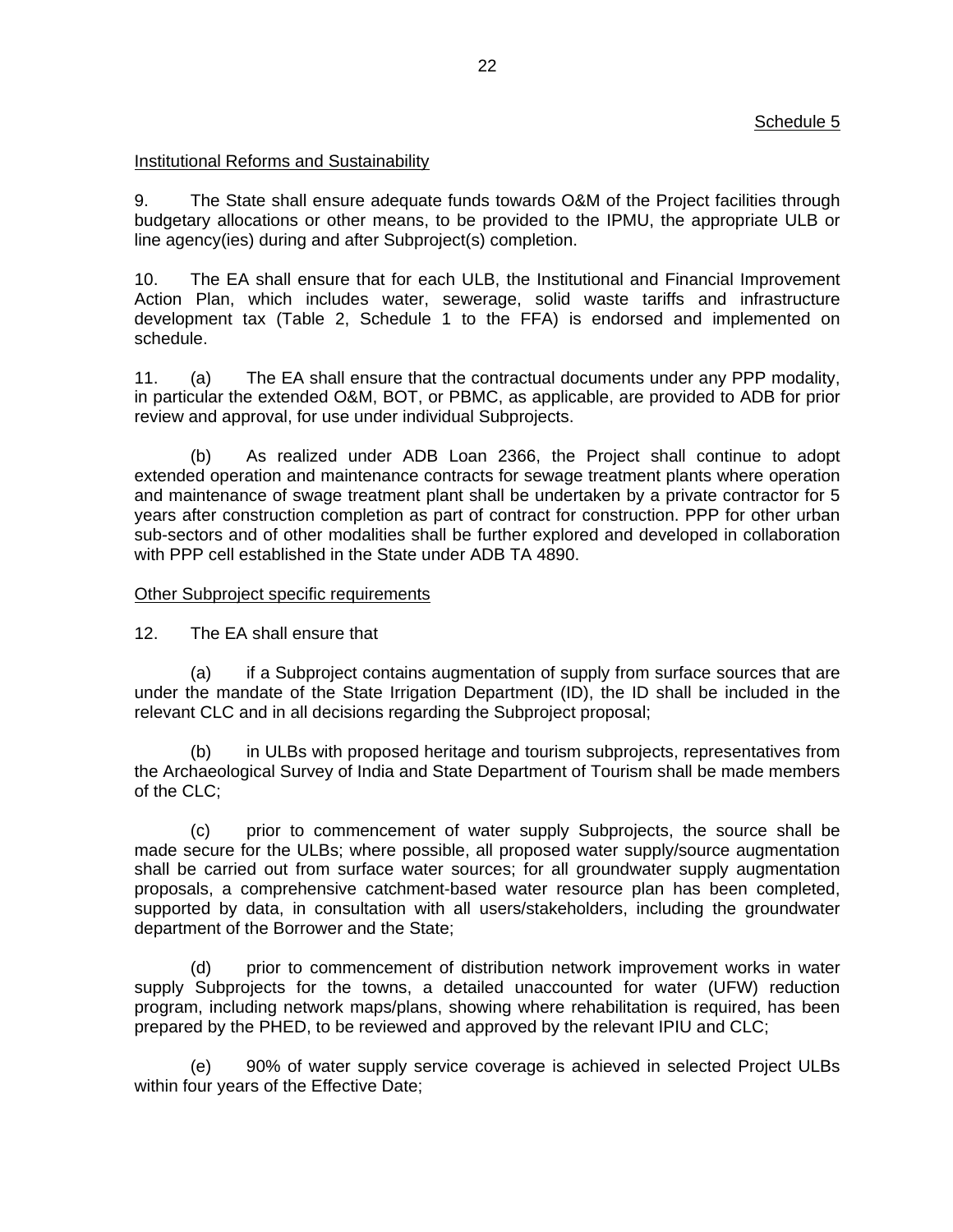(f) 90% customer metering is achieved in the respective ULB within three years of the completion of water supply Subprojects in stated ULB;

(g) the PHED/ULB shall set up a separate accounting system for water supply and sewerage for the ULB prior to commencement of water supply Subproject in the ULB;

(h) the domestic waste is segregated from the industrial, medical and hazardous waste in the ULBs where solid waste management Subprojects are being implemented, which is to be treated separately as per the prescribed system in the Municipal Solid Wastes (Management and Handling) Rules, 2000, of the Borrower;

(i) for water supply, where, through the PHED or other State-level entities, the State is implementing the upstream and/or associated infrastructure works in parallel to a Subproject funded under this Project, the EA shall ensure that the associated works are implemented on schedule and within the scope indicated in the Subproject summary appraisal report submitted to ADB. An implementation progress report on the associated works shall be submitted semi-annually to ADB for information until their completion.

### Safeguards and Social Issues

### **Environment**

13. The EA shall ensure that:

(a) the Project is carried out and all Subproject facilities designed, constructed, operated, maintained, and monitored in compliance with the environmental laws and regulations of the Borrower, the State, ADB's Environment Policy (2002), and the EARF;

(b) Subprojects encroaching any National Park or its buffer zone shall not be included in the Project; however, Subprojects in or close to the wild life sanctuaries or any other environmentally sensitive areas may be allowed subject to the EA obtaining all statutory clearances;

(c) an IEE or EIA as required, including an EMP with budget identifying the cost of its implementation as incorporated in the related bid document if any, with adequate public consultation for each Subproject, in accordance with the EARF shall be submitted to ADB for review and approval before award of related contract. In case of any SEIA or SIEE for Subproject classified as A or B sensitive, this shall be subject to the 120 day public disclosure requirement under ADB's Environment Policy (2002);

(d) all mitigation measures identified in the IEE, SIEE, EIA or SEIA and the related EMP, as applicable, for each Subproject, shall be incorporated in Subproject design, and carried out during construction, and O&M, and disclosed to stakeholders;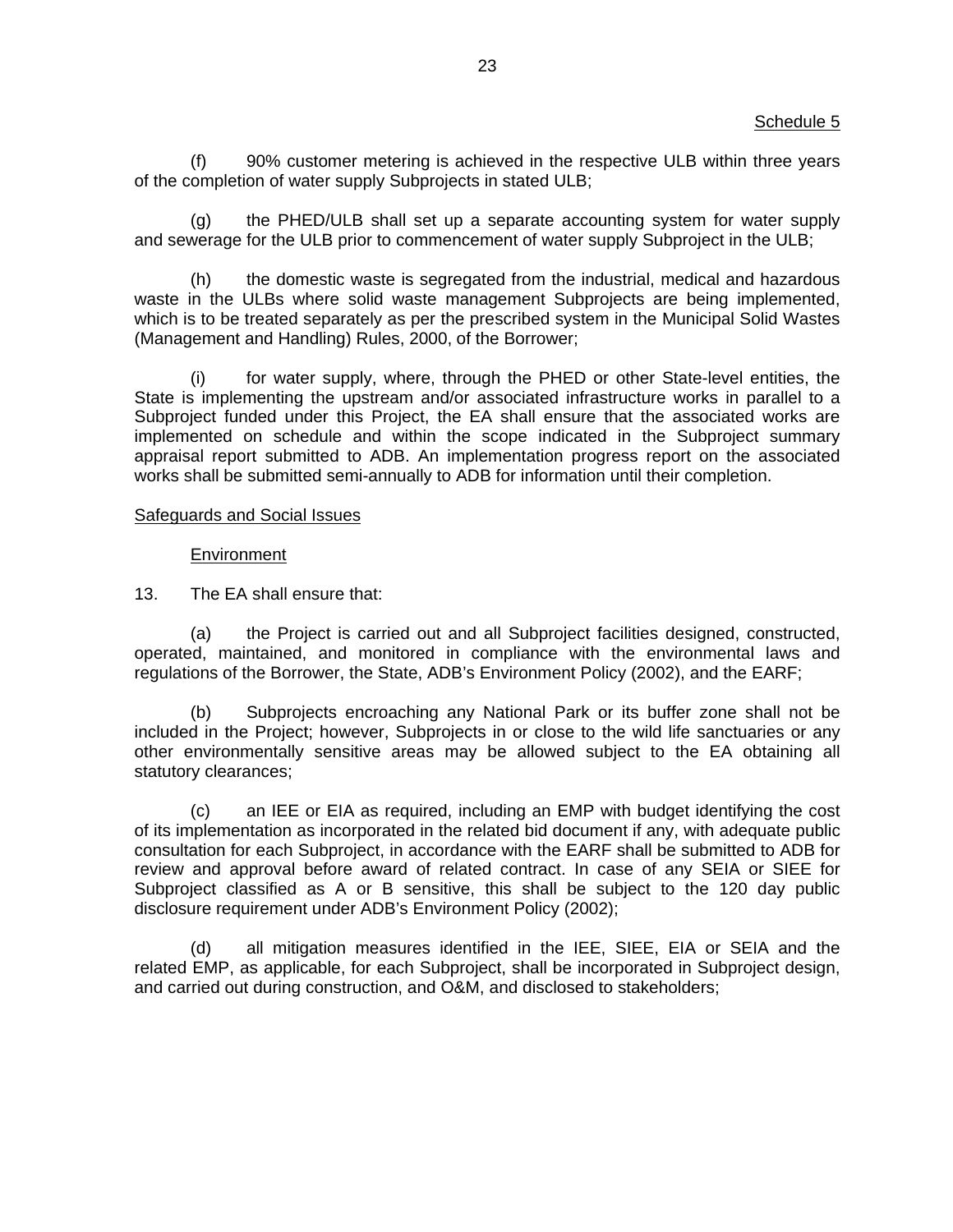## Schedule 5

(e) if there are any changes in specific locations or alignments of any Subproject facilities after completion of the process of IEE (or EIA) or due to detailed design or implementation that has an impact on the environmental assessment carried out thus far, then additional environmental assessment shall be carried out in accordance with environmental laws and regulations of the Borrower, the State, ADB's Environment Policy (2002) and the EARF, and prior approval of ADB obtained before further physical implementation of the Subproject;

(f) all environmental clearances required by applicable laws, and regulations at Borrower, State, or local levels shall be obtained in a timely manner, prior to commencement of civil works for the relevant Subproject,

(g) semi-annual progress reports on the implementation of the EMPs, measures under the IEE/EIA, and the environmental monitoring shall be carried out as a part of Project implementation for review and disclosure in accordance with ADB's Public Communications Policy (2005), and

(h) all sewerage and sanitation Subprojects involving a sewage treatment plant under the Project shall include adequate effluent channels and a laboratory facility within the Subproject scope.

### Land Acquisition, Resettlement

14. The EA shall:

(a) undertake the Project in accordance with the Borrower's and State laws and regulations, ADB's Policy on Involuntary Resettlement (1995) and the RF;

(b) ensure that to the extent possible, Subprojects will not require land acquisition or involuntary resettlement; however, if land acquisition and/or involuntary resettlement are required for any subproject; the EA shall ensure the following:

- (i) a RP for the Subproject, acceptable to ADB is prepared, in accordance with applicable laws and regulations of the Borrower and the State, and the RF, and submitted to ADB for review and approval before award of related civil works contract proper consultation during preparation of the RP with the affected persons, as also disclosure of the RP to the affected persons including information on land acquisition and compensation process undertaken;
- (ii) all land, rights of way and other land-related rights required for the Subproject are acquired or made available;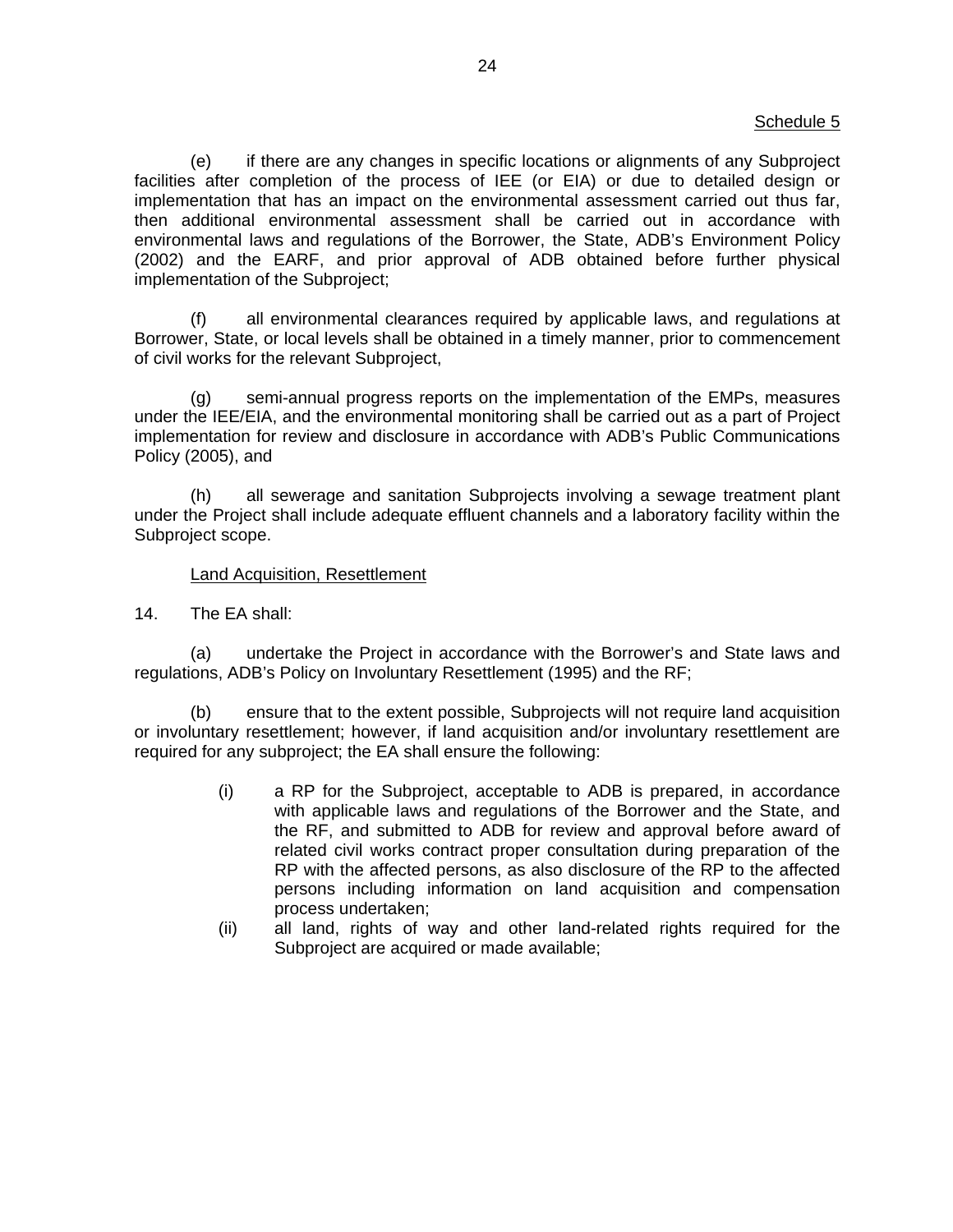- **(iii)** all affected persons are compensated in accordance with the agreed RP before commencement of civil works of the related subproject including any section-wise handover thereof, strictly in accordance with the stipulation in the related civil works contract. If during detailed design and implementation, any modification and/additional land acquisition or involuntary resettlement impacts are identified, the RP will be prepared (or modified if existing) in accordance with applicable laws and regulations of the Borrower and the State, and the RF and prior approval of ADB obtained before further implementation of RP;
- (iv) ensure that efficient grievance redress mechanisms are in place in accordance with the related RP to assist affected persons resolve queries and complaints if any, in a timely manner;
- (v) ensure that all affected persons shall be paid compensation in accordance with ADB's Policy on Involuntary Resettlement (1995), the RF, and laws and regulations of the Borrower's and State, before commencement of civil works.

## Indigenous Peoples

15. The EA shall ensure that if any impact is identified during planning, design, or implementation of any Subproject on indigenous peoples, that an IPDP or integration of specific actions for the indigenous people in the RP is prepared in accordance with ADB's Policy on Indigenous People (1998) and the IPDF and that the same is further (i) approved by ADB before award of related civil works contract, and (ii) implemented before commencement of related civil works contract. Any updation to the IPDP due to detailed designs or during implementation shall follow requirements similar to the RPs.

# Other Social Issues

16. (a) The EA shall ensure that civil works contracts under the Project follow all applicable labor laws of the Borrower and the State and that these further include provisions to the effect that contractors; (i) carry out HIV/AIDS awareness programs for labor, and disseminate information at worksites on risks of sexually transmitted diseases and HIV/AIDS as part of health and safety measures for those employed during construction; and (ii) follow and implement all statutory provisions on labor (including not employing or using children as labor, equal pay for equal work), health, safety, welfare, sanitation, and working conditions. Such contracts shall also include clauses for termination by the State/EA in case of any breach of the stated provisions by the contractors.

 (b) If any Project related facilities are located within the premises of a public school, the EA shall construct and/or rehabilitate the existing toilet facilities with separate and adequate provision for female and male students.